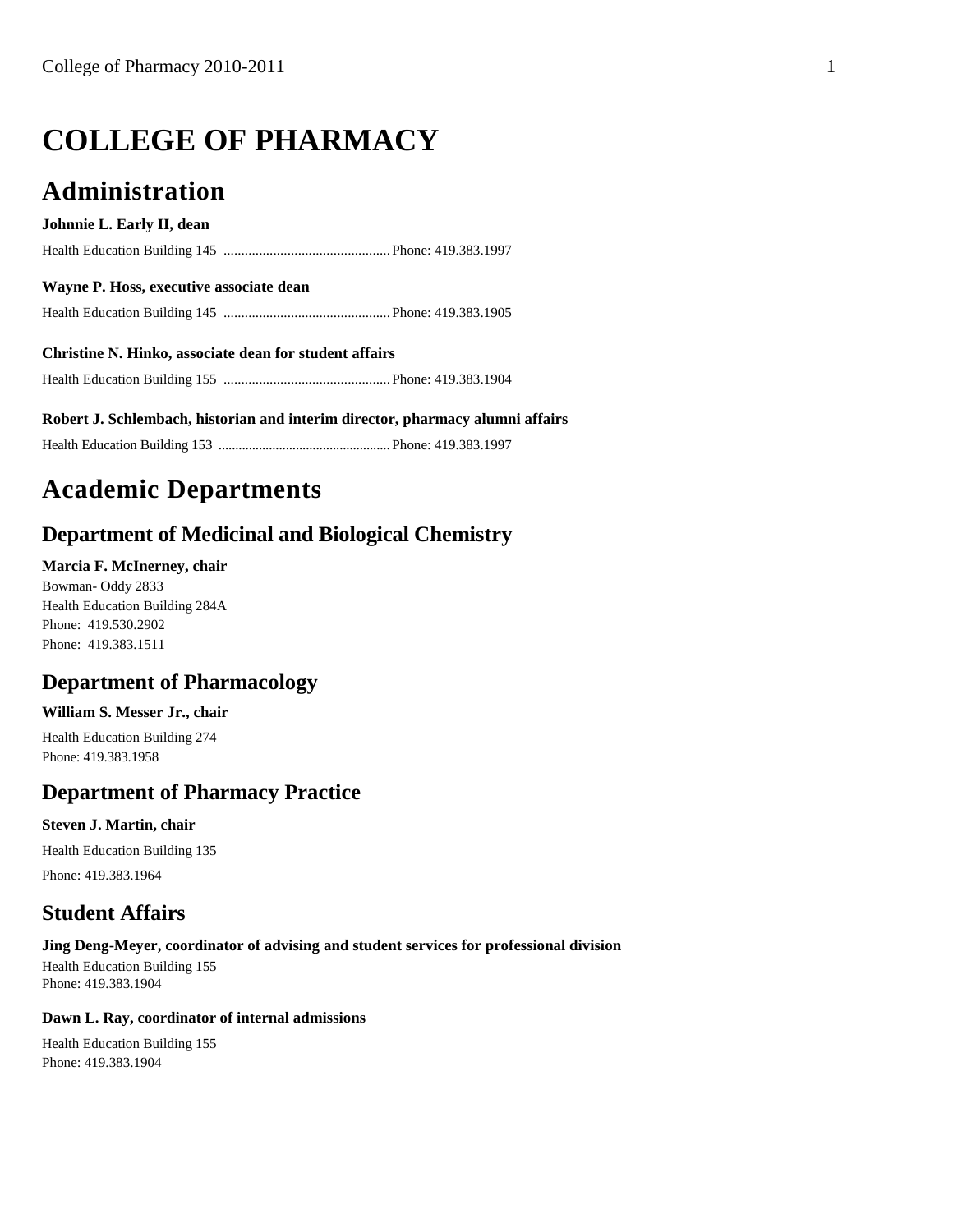### **Deborah J. Sobczak, director of student services for pre-professional division**

Wolfe Hall 1227 Phone: 419.530.2010

### **Crystal Taylor, enrollment management specialist**

Health Education Building 155 Phone 419.383.1578

### **José Treviño, director of transfer services and recruitment**

Health Education Building 155 Phone: 419.383.1904

**Christine Wickenheiser, academic adviser** Health Education Building 155 Phone: 419.383.1904

# **MISSION STATEMENT**

The mission of the College of Pharmacy is to educate students to meet the pharmaceutical needs of society, to advance pharmaceutical knowledge through research and to serve the profession and the community. Guiding principles are personal integrity, respect for humanity and human diversity, and professionalism.

# **COLLEGE OF PHARMACY**

# **Accreditation**

The College of Pharmacy holds membership in the American Association of Colleges of Pharmacy, is recognized as an institution in good standing by the Ohio State Board of Pharmacy, and is accredited by the Accreditation Council for Pharmacy Education (ACPE).

# **Programs in Pharmacy and the Pharmaceutical Sciences**

The College of Pharmacy prepares students for careers in the pharmaceutical sciences and the profession of pharmacy. Those who do not seek professional licensure may work in the medical, legal and biomedical professions. Those who enter the profession of pharmacy provide direct patient care services.

**Please note effective Fall Semester 2009: professional division curricular requirements for the degree programs will be those listed in the catalog for the year in which the student enters the professional division.**

# **Doctor of Pharmacy – Pharmacy Licensure Program**

The program of study leading to pharmacy licensure for entering freshmen is the entry-level doctor of pharmacy (Pharm.D.). All students seeking a degree that will lead to pharmacy licensure will need to complete two years of course work in the preprofessional division of the College of Pharmacy. Following the completion of a core set of required courses, students will apply to the professional division during their second year. Admission to the professional division of the college (third year or P1 year) is competitive.

Individuals who have already completed a bachelor of science in pharmacy degree and are licensed to practice pharmacy in the U.S. may enroll in the post-baccalaureate Pharm.D. degree program in order to gain additional skills and knowledge in various therapeutic areas.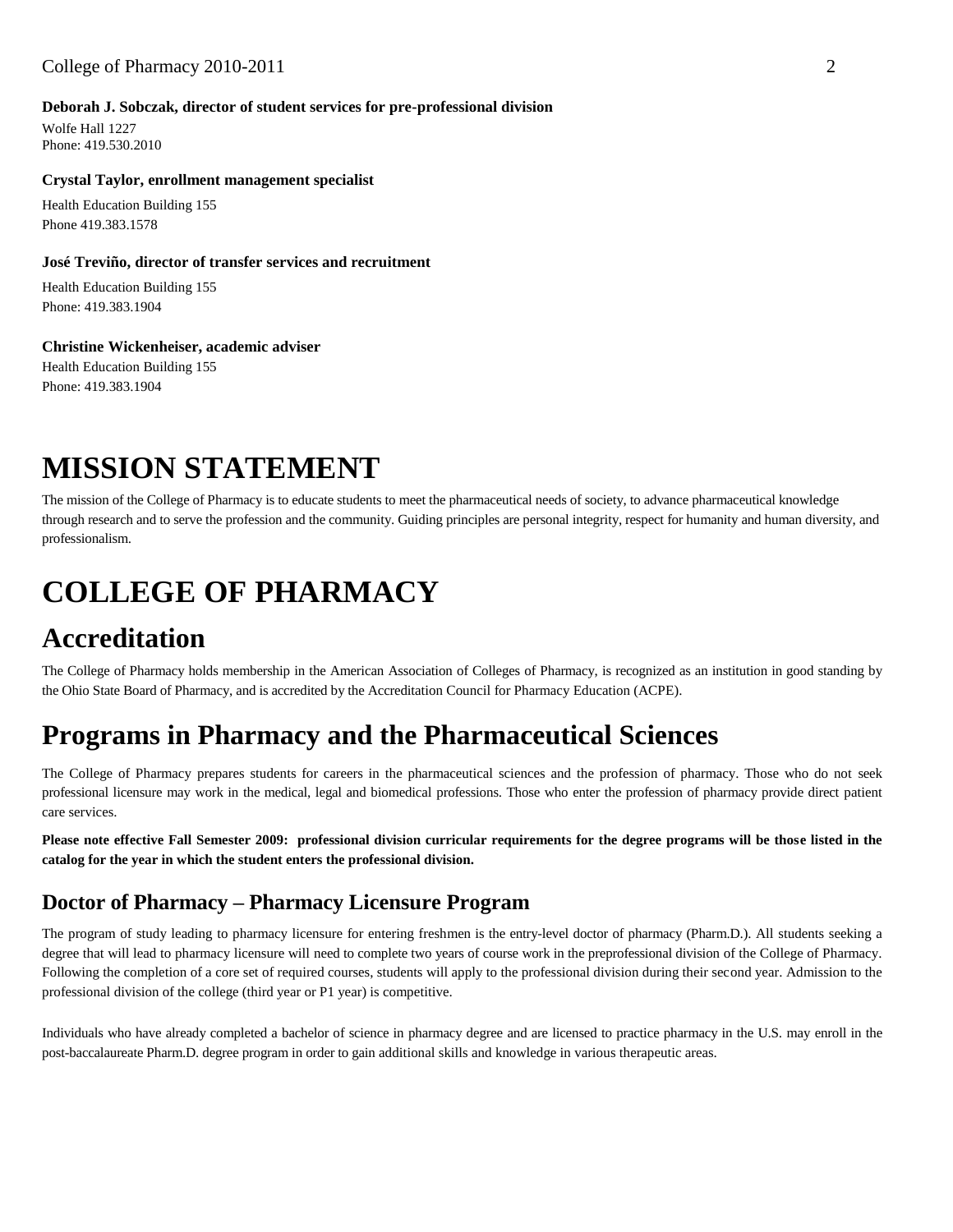# **Pharmaceutical Sciences**

The College of Pharmacy offers a four-year bachelor of science in pharmaceutical sciences (B.S.P.S.) degree to prepare students for a variety of careers in the pharmaceutical and biotechnological industries. Students seeking the degree will need to complete two years of course work in the preprofessional division of the College of Pharmacy. Following the completion of a core set of required courses, students will apply to the professional division during their second year. Admission to the professional division of the college (third year or P1 year) is competitive.

# **Pharmacy Graduate Degree Programs**

The College of Pharmacy offers several graduate degrees in the pharmaceutical sciences – the master of science in pharmaceutical sciences degree with program options in pharmacology/toxicology, industrial pharmacy and pharmacy and healthcare administration; the master of science in medicinal chemistry degree; and the doctor of philosophy in medicinal chemistry degree. Students should contact the College of Pharmacy for admission and curricular requirements.

A graduate certificate program is available to any qualifying student holding a B.S. degree in natural science who wishes to take graduate-level courses in pharmacology and toxicology. Students completing this 15-semester-hour program will be awarded a certificate in pharmacology/toxicology.

# **Admission to the College**

# **New Students**

New students admitted to the College of Pharmacy will begin their studies in the preprofessional division. The minimum criteria for Direct from High School students entering Fall 2011 will be a high school GPA 2.50 –OR- a composite ACT 20 (SAT 950). All undergraduate students in the College of Pharmacy will be considered preprofessional division students until admitted to the professional divisions of the Pharm.D. or B.S.P.S. program. For the entry-level Pharm.D. and the four-year B.S.P.S. programs, the College of Pharmacy limits student enrollment into the professional division (third year or P1 year) in accordance with its facilities.

# **Contingent Admission**

A small group of academically exceptional high school graduates may be offered contingent admission to the professional division of the Pharm.D. or the B.S.P.S. programs. Automatic admission to the P1 year of the curriculum will be contingent on successful completion of the first and second preprofessional years, while completing specific standards.

# **Transfer and Change-of-College Students**

In order for a student to transfer from other Ohio universities into the preprofessional division of any of the baccalaureate programs of the College of Pharmacy or change from another college within The University of Toledo to the College of Pharmacy, the student must have a higher education cumulative grade point average (GPA) of at least 2.7 (this is based on all letter grades attained at all institutions of higher learning and uses the point average scale of A equaling 4 points), be in good standing at the university, and be eligible to return. Evaluation of transcripts from other institutions is not done until a student is admitted to the College of Pharmacy. The student may be required to take placement tests in English, chemistry and/or algebra. A student who has attended another Ohio college of pharmacy must have a cumulative higher education GPA of 2.7, be in good standing at the university, and be eligible to return to the college of pharmacy previously attended. Transfer students who wish to apply to the professional division must have been enrolled in The University of Toledo College of Pharmacy and registered for 16 semester hours (a letter grade must be received in each course) prior to application to the professional division.

Students with course work from non-Ohio institutions will be evaluated on an individual basis. After a student is admitted, the student may be asked to supply nonreturnable college catalogs so that course equivalencies can be determined. The student also may be required to take placement tests in English, chemistry and/or algebra. Transfer students are only admitted to the preprofessional division of the B.S.P.S. or the Pharm. D. programs. For a transfer student to be accepted into the second year of the program, all criteria and prerequisites for second-year class standing must be met. Second-year class standing begins only in the fall semester.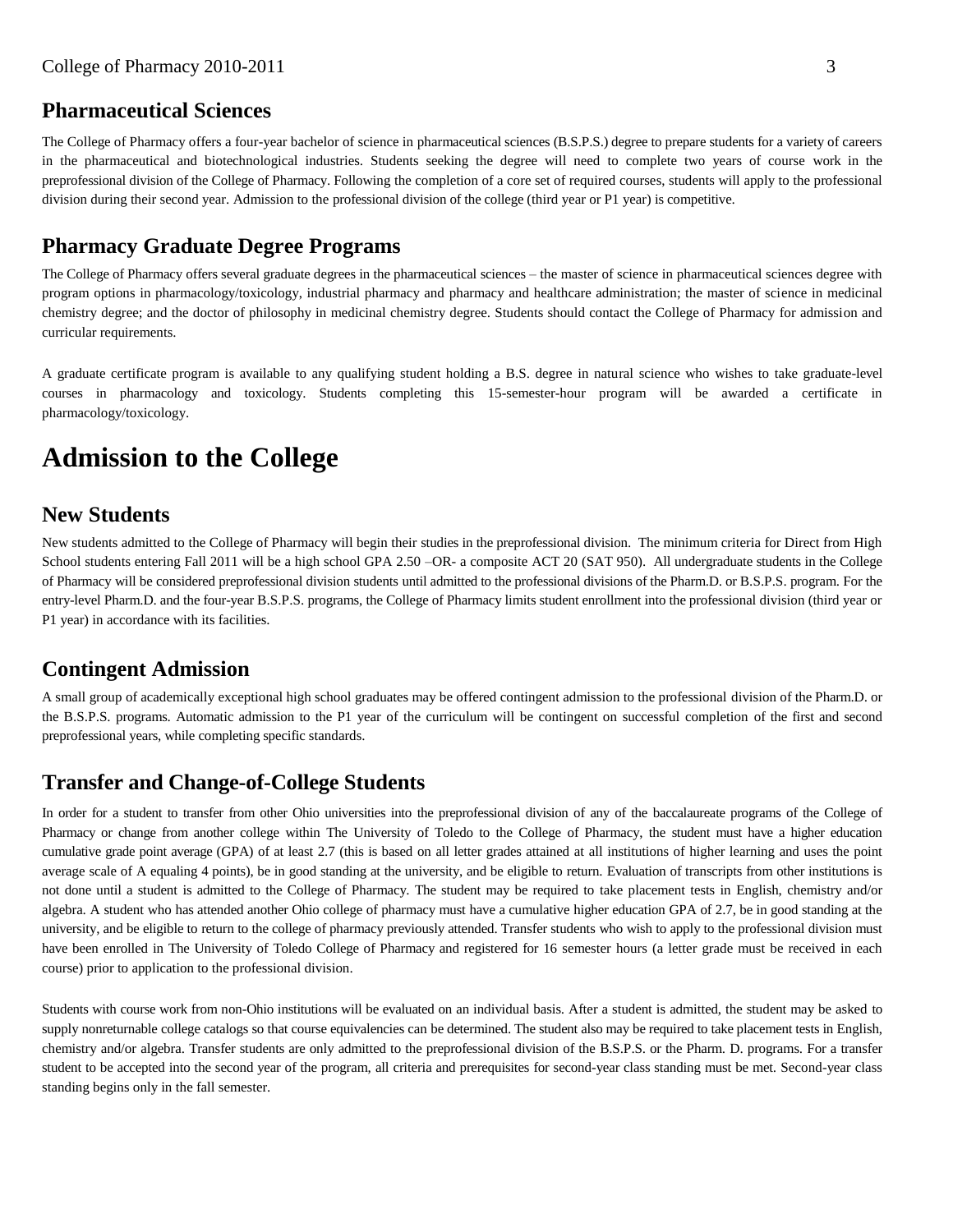Highly qualified students who will have earned bachelor degrees and will have met all prerequisites may be reviewed for admission directly to the professional division of the Pharm.D. program. Admission may be granted only on a space-available basis after all qualified internal candidates have been admitted. Effective with the Fall 2012 professional division admissions cycle, a select and highly qualified group of **up to five** Undergraduates With Degree (UWDs) will be admitted directly into the professional division of the Pharm.D. program. UWDs will be defined as students who have obtained a United States baccalaureate degree before matriculation into the Pharm.D. program at The University of Toledo.

# **General Criteria for Admission to the Professional Divisions of the Doctor of Pharmacy and the B.S. in Pharmaceutical Sciences**

Students are admitted to the professional divisions for the fall semester. The number of students who receive final acceptance into the professional divisions will be limited to the space available. Because the number of applicants usually exceeds the number of spaces available, students are admitted on the basis of the following general criteria.

Non-Discrimination Policy

The University of Toledo is committed to a policy of equal opportunity in education, employment, membership and contracts, and no differentiation will be made based on race, color, religion, sex, age, national origin, sexual orientation, veteran status or the presence of a disability. The University will take affirmative action as required by federal or state law.

# **Eligibility for Application**

To be eligible to apply for admission into the professional divisions, all applicants must complete the following or their equivalents:

BIOL 2150, 2160, 2170 and 2180 CHEM 1230, 1240, 1280, 1290, 2410 and 2460 MATH 1750 PHCL 2600 PHYS 1750 or 2070 A minimum of 44 earned semester hours A minimum 2.7 cumulative and science GPA

Matriculated in The University of Toledo College of Pharmacy and enrolled in any University of Toledo course(s) during either the fall or spring semester of the academic year in which they apply

# **Application**

Applicants to the Pharm.D. program will provide the Admissions Committee with a personal essay to be written at a designated time, date and location as indicated on the Internal Admissions website. In addition two letters of recommendation must be submitted through the Internal Admissions website. The letters may be from professors, employers, clergy, close family friends and health professionals (pharmacist, dentist, and physician), or others. Letters from relatives or University of Toledo College of Pharmacy faculty or staff are not acceptable.

Applicants to the B.S.P.S. programs will also submit application materials through the Internal Admissions website by the deadline published on this site.

There are no exceptions to the deadlines.

# **Final Admission**

In order to be finally admitted into the professional division, an applicant must have completed the following or their equivalents:

BIOL 2150, 2160, 2170 and 2180 CHEM 1230, 1240, 1280, 1290, 2410, 2420, 2460 and 2470 MATH 1750 and 1760 ECON 1200 PHCL 2600 and 2620 PHYS 1750 or 2070/2080 A minimum of 63 earned semester hours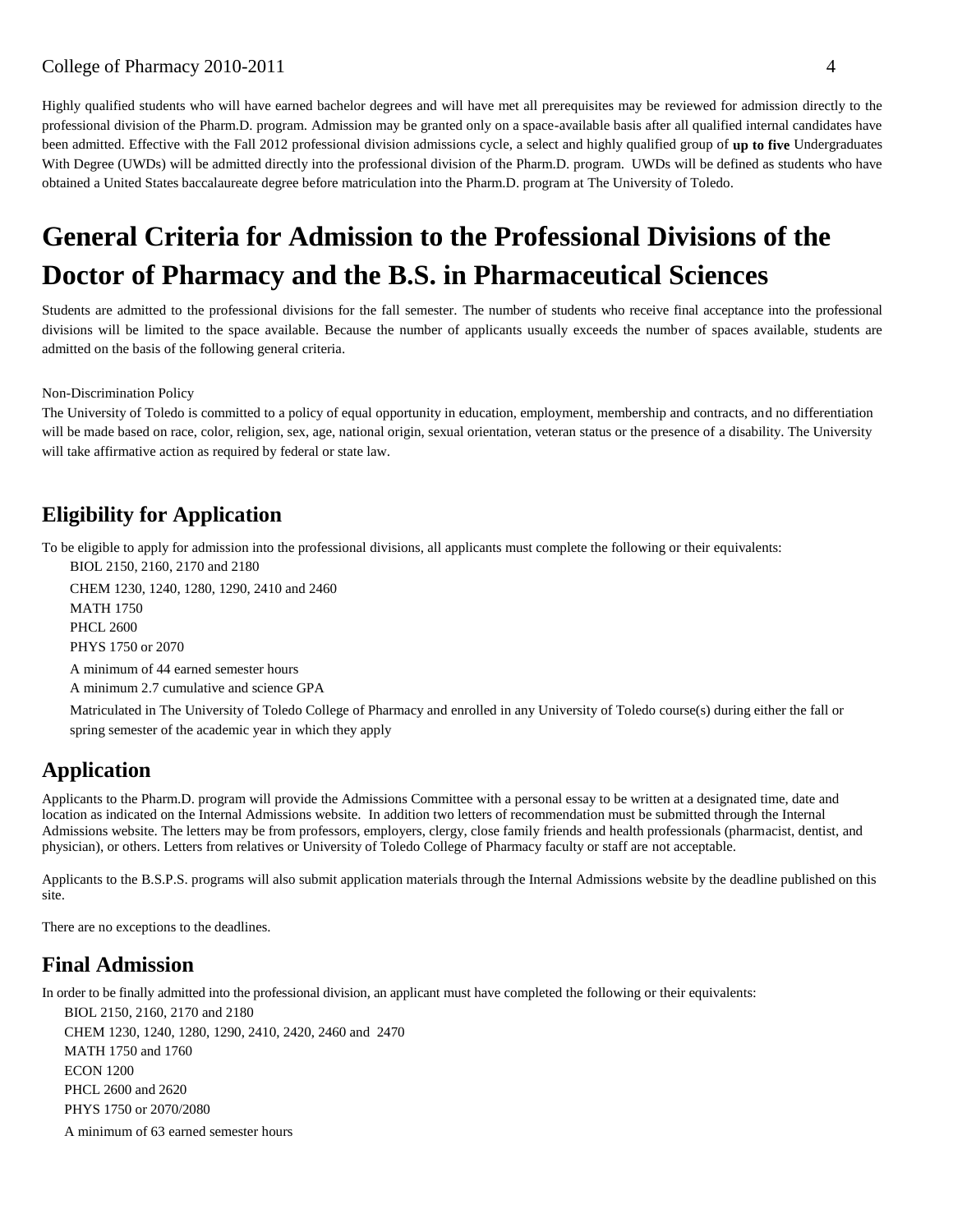Maintain a minimum 2.0 GPA (cumulative and semester) for the spring and, if applicable, summer semesters Must have a valid Social Security number (for the Pharm.D. only) Must complete the health requirements as defined by The University of Toledo College of Pharmacy (for the Pharm.D. only)

If an applicant is accepted into the professional division, the acceptance will be provisional, pending the completion of the above requirements. All course prerequisites for the professional divisions must be completed two weeks before the first day of professional division classes in the fall semester for which the application is made. If the applicant fails to meet the deadline for the completion of prerequisite courses, he/she will lose provisional admission status and must apply again for admission to the professional divisions in a subsequent year. It is the student's responsibility to contact the coordinator of internal admissions in the Office of Student Affairs if he/she plans to complete requirements over the summer prior to the start of the P1 year.

# **Evaluation**

Each application will be evaluated on the basis of the applicant's:

```
Personal essay (for Pharm.D. applicants only)
Personal interview at the discretion of the committee (for Pharm.D. applicants only)
Cumulative GPA
Science GPA in the following specified courses:
CHEM 1230, 1240 and 2410
BIOL 2150 and 2170
MATH 1750
PHYS 1750 or 2070
PHCL 2600
```
The admissions committee will use the better grade for the first two of all attempts for any science course used in the calculation of the science GPA. This rule applies to all applicants, including transfer students. All transfer or quarter courses equivalent to these specified courses will be evaluated for their respective equivalent semester hours. All applicants must have a cumulative GPA based on a minimum of 16 semester hours at The University of Toledo (a letter grade must be received in each course). If a student has taken fewer than 30 quality hours at The University of Toledo, the higher education GPA will be used in the evaluation in place of the UT cumulative GPA, if the higher education GPA value is less than the UT cumulative GPA. If the higher education GPA is greater than the UT cumulative GPA, the latter will be used.

# **Transfer Students**

Specific criteria have been approved by the faculty of the College of Pharmacy for the application of transfer students or of change-of-college students to the professional divisions. These are outlined as follows:

- a) Transfer students who wish to apply to the professional division must have been enrolled in The University of Toledo College of Pharmacy and registered for 16 hours (a letter grade must be received in each course) prior to application.
- b) The general criteria for admission to the professional divisions will be applied to the transfer student in the same manner as for the continuing College of Pharmacy student, i.e., cumulative GPA, science GPA, essential courses or their equivalents through the fall semester of the second year, personal essay, personal interview (for Pharm.D. applicants), and an accumulation of at least 44 earned semester hours. The applicant's cumulative GPA from The University of Toledo or higher education GPA (as described previously), science GPA based on equivalent specified courses (UT or otherwise) as stated above, personal essay and personal interview (for Pharm.D. applicants) will be used in determining admission.
- c) The essential courses for final admission to the professional divisions consist of those listed previously. Equivalencies must be determined and appear on the student's transcript and/or in the student's degree audit prior to application. In general, a three-quarter course sequence is necessary to fulfill a two-semester course sequence. See an adviser for further information.
- d) In surveying the essential courses, the admissions committee has observed that equivalency is almost automatic for courses in general chemistry, general biology, organic chemistry and physics. Difficulty in determining equivalency has occurred with the mathematics sequence and the functional anatomy and pathophysiology sequence.
- e) The only pharmacy courses a preprofessional student is permitted to take through the College of Pharmacy are PHPR 1000 and PHCL 2220, 2600 and 2620, until final admission to the professional divisions is achieved.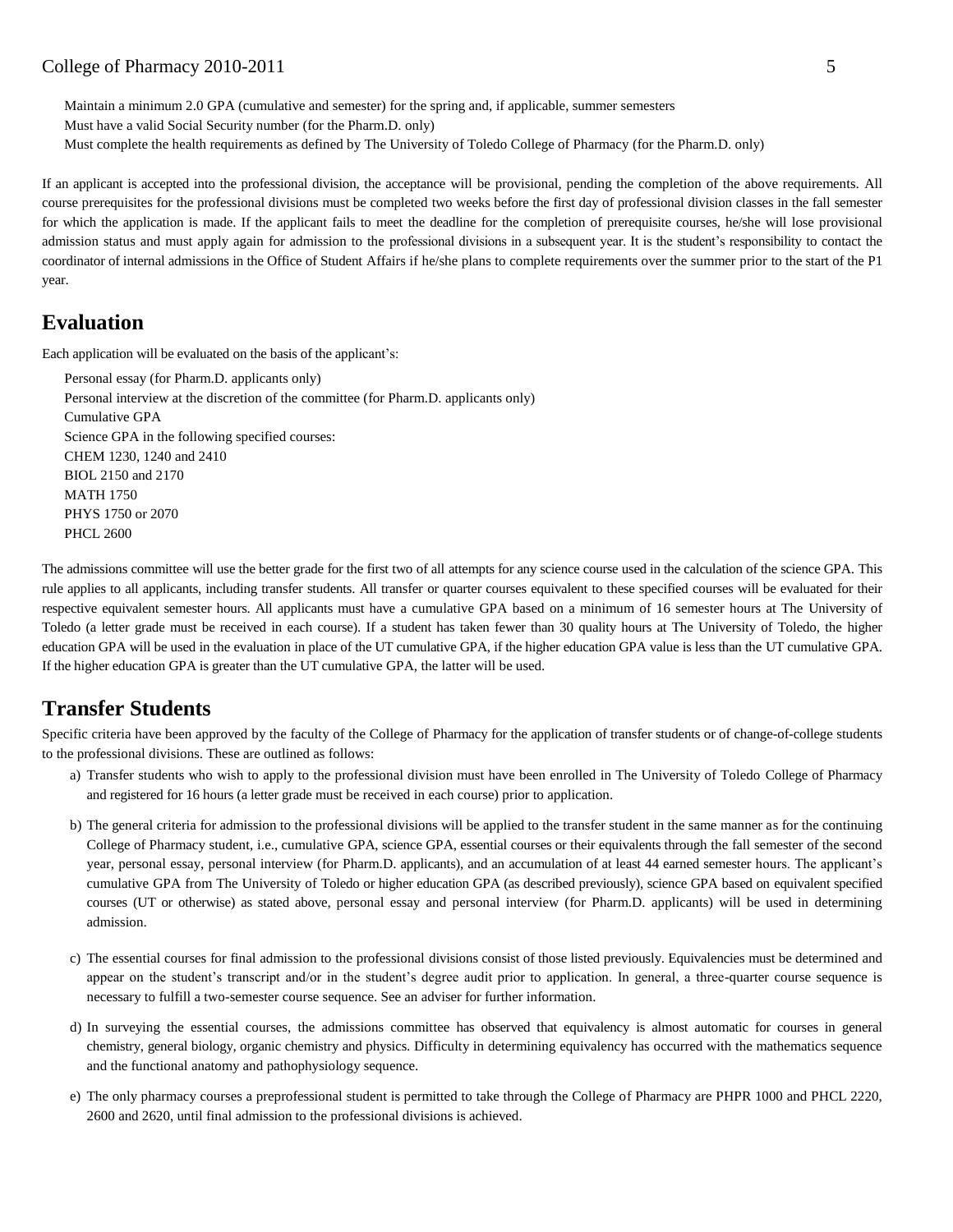# **College of Pharmacy Honors Program**

The College of Pharmacy offers an Honors Program for eligible students in all of its undergraduate programs as part of the University-wide Honors Program. Highly qualified students entering the University in the College of Pharmacy will be considered for entry into honors courses and honors sections of major courses offered in the first two years. Decisions regarding entry of students into the University Honors Program will be made after evaluation of the honors application by the University Honors Program director and the College of Pharmacy honors advisers. Normally, entering students with an ACT composite score of 28 and above, coupled with a 3.75/4.00 high school GPA, will be considered for entry into honors courses. During the first two years of study, the College of Pharmacy offers courses that orient the student toward the profession of pharmacy and the pharmaceutical sciences. Many honors students take most of their honors course work (required and elective courses) during the first two years of the curriculum.

A variety of required and elective courses also are offered with honors sections in the professional divisions. A specific honors seminar course and an honors thesis option are offered to fulfill the requirements for graduation with honors. These courses also can fulfill requirements for electives.

The bachelor of science in pharmaceutical sciences with college honors is attainable by all students who complete at least 33 semester hours of honors course work with a grade of B or better and who have a minimum cumulative GPA of 3.3. In addition, at least five hours of the 33 must be taken within the honors thesis project and honors seminar. These courses are to be taken within the departments of medicinal and biological chemistry, pharmacology, or pharmacy practice. Graduation with departmental honors also is available to students who are not members of the University Honors Program, but who meet departmental honors requirements. These departmental honors requirements are a GPA of 3.2 or higher and completion of eight hours of honors course work in one department, including the honors thesis and seminar.

# **Academic Policies**

The College of Pharmacy adheres to all of The University of Toledo policies and procedures. Please refer to the University General Academic Policies for academic policies governing all students enrolled at the University. In any case in which University, college and/or departmental policies conflict, the most stringent policy applies, unless waived by the college. Students should consult with the college for a complete listing of all policies and procedures specifically related to the College of Pharmacy.

# **Attendance Requirements**

Students in a professional school, as responsible individuals, are expected to attend all class meetings. The maximum number of permissible absences in a course is at the discretion of the individual faculty member. The penalty for excessive absences will be determined by the faculty member in accordance with the University's Missed Class Policy.

# **Withdrawal, GPA Recalculation and Audit Policies**

Refer to the University General Academic Policies for Withdrawal, GPA Recalculation and Audit policies that apply to all students.

# **Pass/No Credit (P/NC) Grade Option**

Refer to the University General Academic Polices for General Academic Policies that apply to all students. P/NC grading is not available for courses taught in the College of Pharmacy. In addition to courses for which P/NC grading is used exclusively, a student may elect P/NC grading for an additional seven credit hours, excluding course work in the natural sciences (biology, chemistry, physics and mathematics with the exception of developmental math). These seven P/NC hours are applicable only to courses in English composition, humanities/fine arts, diversity studies and social sciences. Once the petition is filed, the request is irrevocable.

# **Personal Fitness**

The emotional and psychological stability of those practicing or preparing to practice in pharmacy or the pharmaceutical sciences is considered to be very important for the proper performance of professional responsibility. The faculty of the College of Pharmacy recognizes that, if a student exhibits behavior suggesting an emotional or psychological abnormality bearing a reasonable relation to that student's ability to function competently in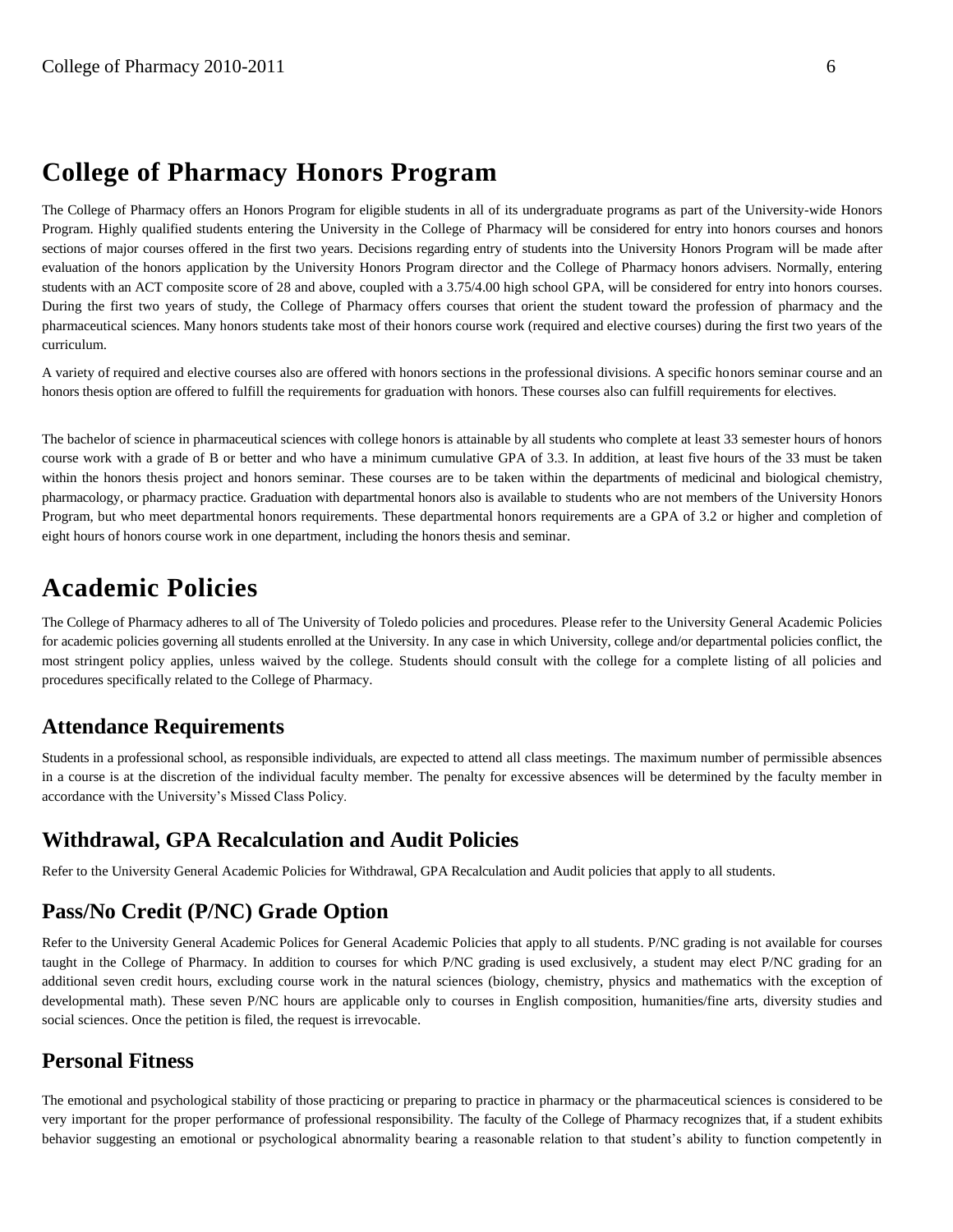health-care delivery systems, experiential education, and professional employment, such behavior may present a hazard not only to the student, but also to patients, coworkers and clients. If any behavior pattern provides reason to believe that a student's psychological or emotional state may have rendered that student incompetent or unsafe, the dean of the college shall meet with that student and attempt to resolve the situation by referral to the University Health Service, University Counseling Center and/or withdrawal from the pharmacy program.

# **Ethical Responsibility**

The most serious offense with which pharmacy students may become involved is the misuse of and/or dependence upon dangerous drugs. The College of Pharmacy views the admitted or proven personal abuse of such drugs, their transmittal or sale to other individuals, or the use of drug documents to illegally obtain controlled or legend drugs as unprofessional conduct, which may result in dismissal from the College of Pharmacy. In addition, boards of pharmacy may revoke the internship license and/or deny licensure for various drug offenses. Since an internship license is necessary for entrance into the experiential rotations in the required component of the College of Pharmacy curriculum, students without an internship license will be denied admission into these classes. Drug abuse in any form and/or misuse of drug documents must be avoided.

# **Academic Performance Standards**

Please refer to the [UT Policy web site](http://utoledo.edu/policies/) for additional information on academic policies.

**The Academic Performance Standards as outlined in the current catalog are subject to modifications with immediate implementation to keep pace with changing trends in pharmaceutical education and in accordance with accreditation standards.**

For all undergraduate students in the preprofessional division and in the professional division of the bachelor of science in pharmaceutical sciences, pharmacology/toxicology, medicinal and biological chemistry, pharmaceutics, and pharmacy administration majors in the College of Pharmacy:

- a) Any student who fails to achieve a semester or cumulative GPA of 2.0 or greater at the end of any semester will automatically be placed on probation.
- b) Any student who fails to achieve a semester or cumulative GPA of 1.0 or greater at the end of any semester will automatically be placed on probation, will undergo a record review by the College of Pharmacy Academic Performance Committee, and may be suspended (see section on suspension below) from the University without a preliminary probationary semester.
- c) Any student who fails to achieve a semester or cumulative GPA of 2.0 or greater for any two of three consecutive semesters in attendance will undergo a record review by the College of Pharmacy Academic Performance Committee, and may be suspended (see section on suspension below) from the University.
- d) GPA recalculation for undergraduate courses will be allowed, in accordance with the policies of The University of Toledo.

For students entering into the professional division (P1-P2) of the B.S.P.S. Pharm.D. major program:

- a) Students must maintain a cumulative pharmacy core-curriculum GPA of 3.0. Beginning in the first year of the professional division, students whose semester or cumulative pharmacy core-curriculum (see below) GPA falls below 3.0 will be given an academic warning. A student with two or more consecutive semesters with a semester or cumulative pharmacy core-curriculum GPA of less than 3.0 will be placed on probation and undergo a record review by the College of Pharmacy Academic Performance Committee that may result in dismissal from the Pharm.D. program.
- b) A grade below a C (2.0) in any pharmacy core-curriculum course is unsatisfactory and will not be considered a passing grade for the course in the Pharm.D. curriculum (i.e., courses for which grades of less than a C are earned must be repeated).
- c) GPA recalculation for undergraduate courses will be allowed, in accordance with the policies of The University of Toledo.
- d) To assure matriculation into the post B.S.P.S. portion (P3-P4) of the Pharm.D. curriculum, students must have an undergraduate cumulative pharmacy core-curriculum GPA or 3.0 or better and earned a "C" or better in all pharmacy core-curriculum courses. Students failing to achieve these two requirements will undergo a record review by the College of Pharmacy Academic Performance Committee that, if it does not result in the student's dismissal from the Pharm.D. program, will most likely result in the student needing to enhance his/her undergraduate academic performance prior to being matriculated into the post B.S.P.S. portion (P3-P4) of the Pharm.D. curriculum.

For students entering the post B.S.P.S. portion **(**P3-P4) of the Pharm.D. curriculum:

a) Students must maintain a pharmacy core-curriculum cumulative GPA of 3.0. This pharmacy core-curriculum cumulative GPA will be computed beginning from the first semester of the post-bachelor of science in pharmaceutical sciences course work and will include all post-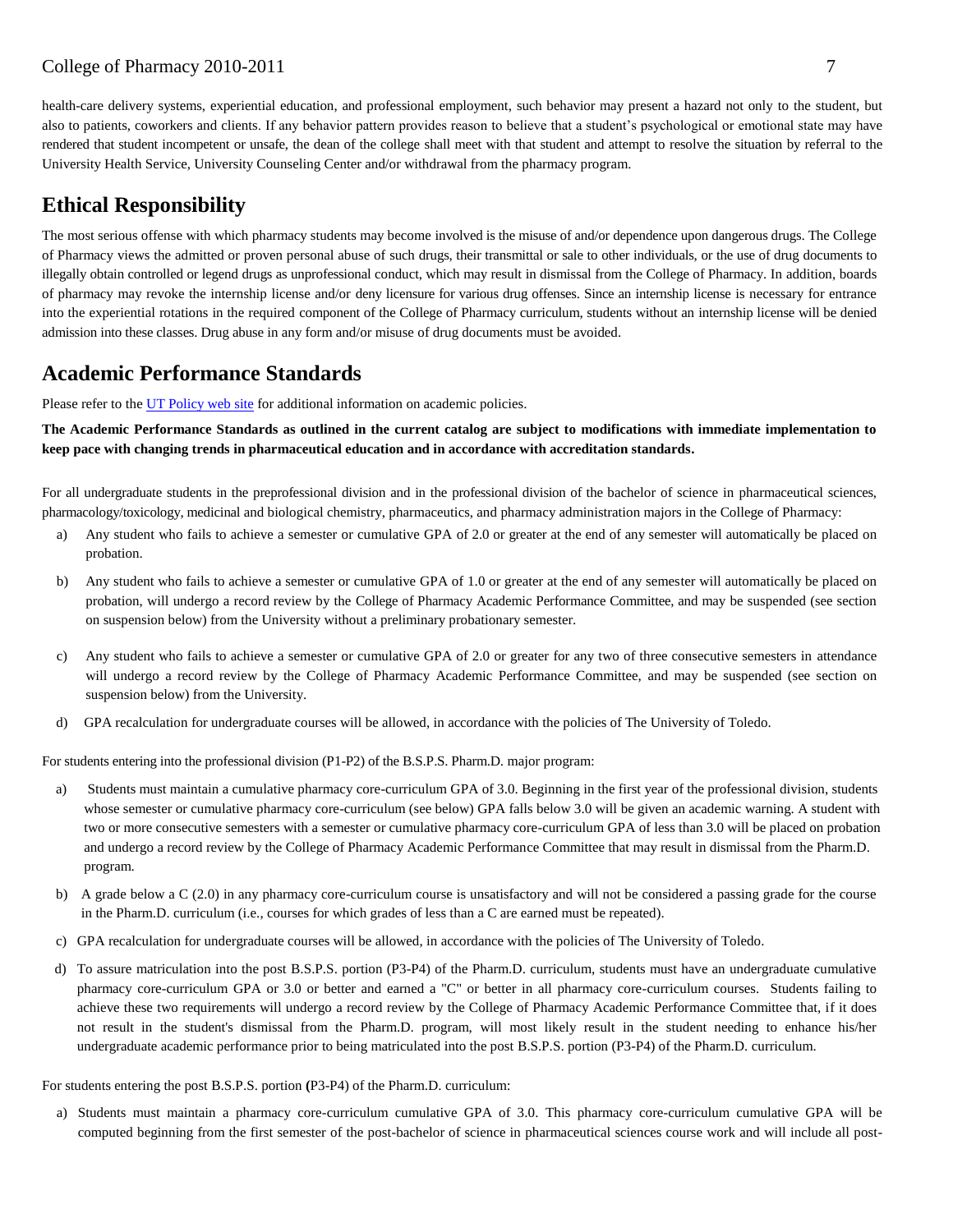B.S.P.S.-level pharmacy courses and pharmacy approved electives (those listed below or those preapproved by College of Pharmacy Curriculum Committee). Beginning in the Fall semester of the P3 year, students whose semester pharmacy core-curriculum GPA falls below 3.0 will be given an academic warning. Students whose pharmacy core-curriculum cumulative GPA falls below 3.0 (beyond the Fall semester of the P3 year) will be placed on probation and allowed one semester to restore their GPA to a cumulative pharmacy core-curriculum level of 3.0 or better. A student with two or more consecutive semesters with a pharmacy core-curriculum semester (this may include P2 Spring semester, but will not include the P3 Summer Semester) or cumulative pharmacy core-curriculum GPA of less than 3.0 will undergo a record review by the College of Pharmacy Academic Performance Committee that may result in dismissal from the Pharm.D. program.

- b) A grade below a C (2.0) in any pharmacy core-curriculum course is unsatisfactory and will not be considered a passing grade for the course in the Pharm.D. curriculum (i.e., courses for which grades of less than a C are earned must be repeated).
- c) Refer to "Experiential Performance Standards" for policies concerning students who fail to pass an Advanced Pharmacy Practice Experience (APPE). A grade of "Unsatisfactory" in any APPE will not have a negative impact on a student's post baccalaureate GPA, however.

### d) **GPA RECALCULATION POLICY FOR REPEATED COURSES IN THE POST-BACCALAUREATE COMPONENT (P3-P4) OF THE PHARM.D. PROGRAM:**

Students within the P3-P4 years of the Pharm.D. program who have retaken a course and earned a higher grade may petition to have the first grade excluded from grade point average computation. **However, no grade is removed or erased from a transcript by retaking a course and having the GPA recalculated.**

Credit will only be awarded once for repeated courses. All course grades for all attempts will appear on the student's official transcript regardless of whether the grade has been deleted. **If a grade has been deleted, that grade will not be used in determining the UT grade point average.** However, all grades, including those for repeated courses, will be included in the determination of eligibility for graduation honors, fellowships, or other distinctions awarded on the basis of GPA. A copy of the approved petition will become part of the student's permanent record file.

### **A student may petition to have a grade of less than B (<3.00) for required P3-P4 level non-Advanced Pharmacy Practice Experience (APPE) courses\* excluded from UT GPA computation under the following conditions:**

- 1. Before petitioning, a student must have retaken the **same course** (or the renumbered substitute for that course) in the same department at The University of Toledo and earned a grade of B (3.00) or higher in the course retaken. If a grade of B (3.00) or higher is not earned when the course is retaken, grades from both attempts will be included in the GPA calculation.
- 2. No more than two courses, regardless of credit hours, may be deleted from the student's transcript.
- 3. This policy applies only to the first recorded grade in a course that a student has repeated.
- 4. If a student retakes three or more courses, he/she may elect which courses to petition for GPA recalculation. Once the petition is approved, the choice of courses is final and may not be changed.
- 5. A course may only be petitioned once for GPA recalculation.
- 6. The GPA recalculation allowances provided by this policy are in addition to any GPA recalculation allowances that students may have used during the baccalaureate portion of their Pharm.D. program.

| *Required P3-P4 Level Non-APPE Courses |                  |           |           |           |                  |
|----------------------------------------|------------------|-----------|-----------|-----------|------------------|
| MBC 5300                               | <b>PHPR 5300</b> | PHPR 6120 | PHPR 6160 | PHPR 6280 | PHPR 6610        |
| MBC 6320                               | <b>PHPR 6070</b> | PHPR 6130 | PHPR 6250 | PHPR 6310 | PHPR 6920        |
| <b>PHCL 6320</b>                       | PHPR 6080        | PHPR 6140 | PHPR 6260 | PHPR 6340 | <b>PHPR 8620</b> |

e) Graduation requirements for Doctor of Pharmacy: Must have a cumulative post-baccalaureate GPA of 3.0 or better and earned a "C" or better in all post-baccalaureate pharmacy core-curriculum courses.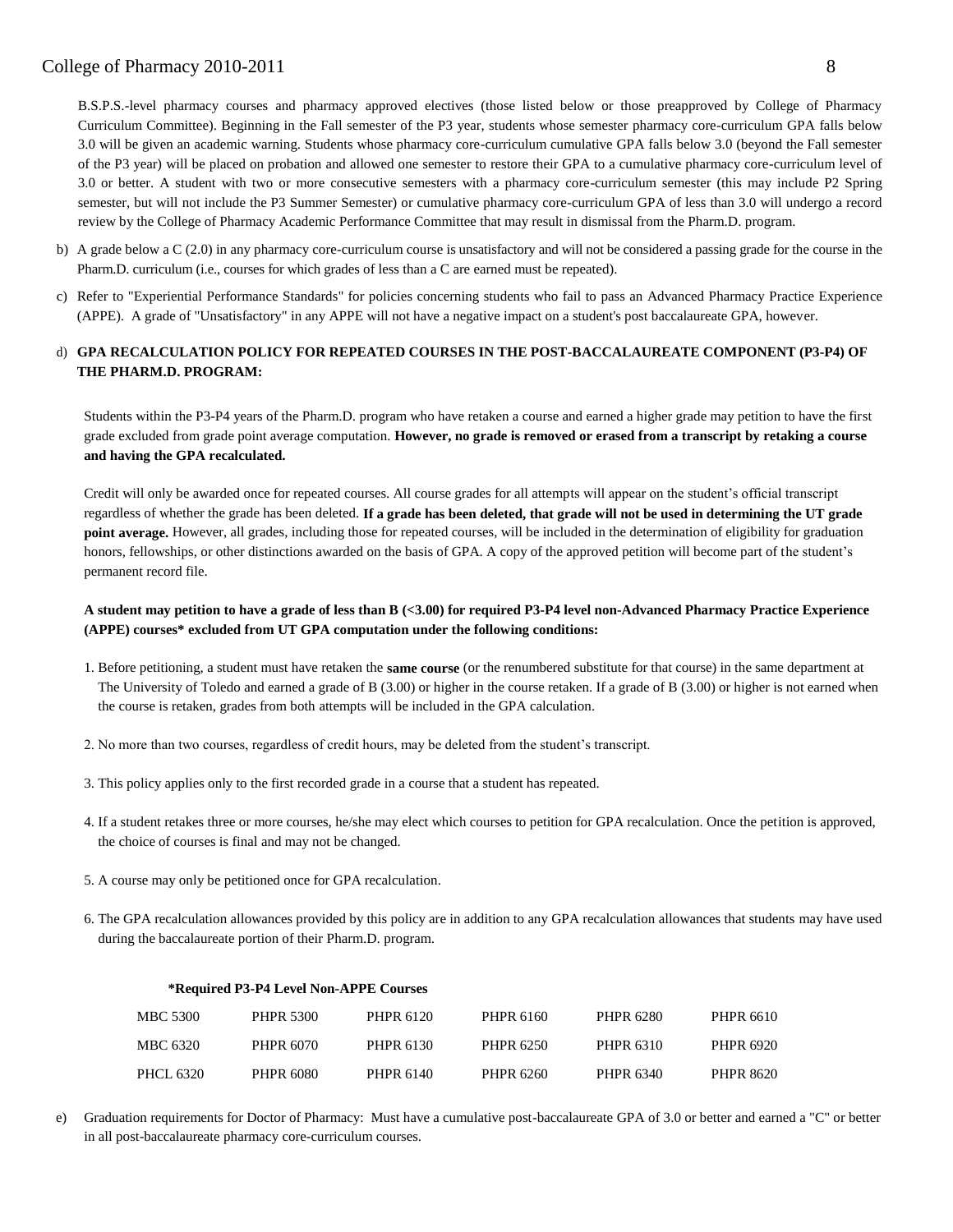# **Suspension**

Suspension is made by the dean on advice from the College of Pharmacy Academic Performance Committee, which reviews the performance of all students periodically. Suspension is from the University. The period of suspension is at least one semester, exclusive of the summer terms. A student who is suspended must petition the dean for readmission, in writing (with a copy to the associate dean for student affairs), at least five weeks prior to the beginning of the semester to which the petition is directed. If the petition is accepted, the college will determine the conditions under which the student will be permitted to re-enroll. If a student is readmitted and does not perform satisfactorily, permanent dismissal from the College of Pharmacy may result. A student who is on academic or disciplinary probation or suspension will be required to relinquish the duties of any office in the College of Pharmacy organizations until the student is in "good academic standing," as defined below.

If a student is suspended, and therefore is ineligible to attend classes in a subsequent semester, that student must drop all of the courses for that semester.

# **Good Standing**

The College of Pharmacy defines "good academic standing" in the following manner:

- a) For all preprofessional students, and professional division students in the bachelor of science in pharmaceutical sciences program (pharmacology/toxicology, medicinal and biological chemistry, pharmaceutics and pharmacy administration majors): a minimum cumulative GPA of 2.0 and a minimum GPA of 2.0 for the semester.
- b) For all P1 and P2 professional division students in the Pharm.D. program: a minimum cumulative pharmacy core-curriculum GPA of 3.0 and a minimum GPA of 3.0 for the semester.
- c) For students in the post-baccalaureate portion of the Pharm.D. program: a minimum pharmacy core-curriculum semester and cumulative GPA of 3.0.

# **Pharmacy Core-Curriculum**

Undergraduate core-curriculum courses taught in the College of Pharmacy beginning in the P1 year of the Pharm.D. professional division:

MBC 3310, 3320, 3550, 3560, 3800, 3850 and 4300 PHCL 3700, 3720, 4700 and 4720 PHPR 3070, 3080, 3130, 3140, 3260, 3920, 4070, 4080, 4130, 4140, 4160, 4330, 4520 and 4920

Post-B.S.P.S. core-curriculum courses taught in the College of Pharmacy beginning in the P3 year of the Pharm.D. professional division:

MBC 5300 and 6320 PHCL 6320 PHPR 5300, 6070, 6080, 6120, 6130, 6140, 6160, 6250, 6260, 6280, 6310, 6340, 6610, 6920, and 8620

Any approved Pharm.D. elective. Additional graduate level electives may be considered but must be preapproved by the College of Pharmacy Curriculum committee.

# **Experiential Performance Standards**

# **Advanced Pharmacy Practice Experience (APPE) Expectations**

Any student who fails to pass a single APPE rotation or is dismissed from a single APPE rotation (for reasons other than an action detrimental to patient care and/or to the clinical service) will be placed on academic probation immediately upon completion or dismissal from the rotation. The student will continue on academic probation for the duration of his/her APPE rotation experience.

Any student on probation who fails to pass a second APPE rotation or is dismissed from an APPE rotation will be immediately removed from the APPE program, receive a record review by the Academic Performance Committee, and be subject to dismissal from the doctor of pharmacy program. All previously scheduled APPE sites will become available for other students.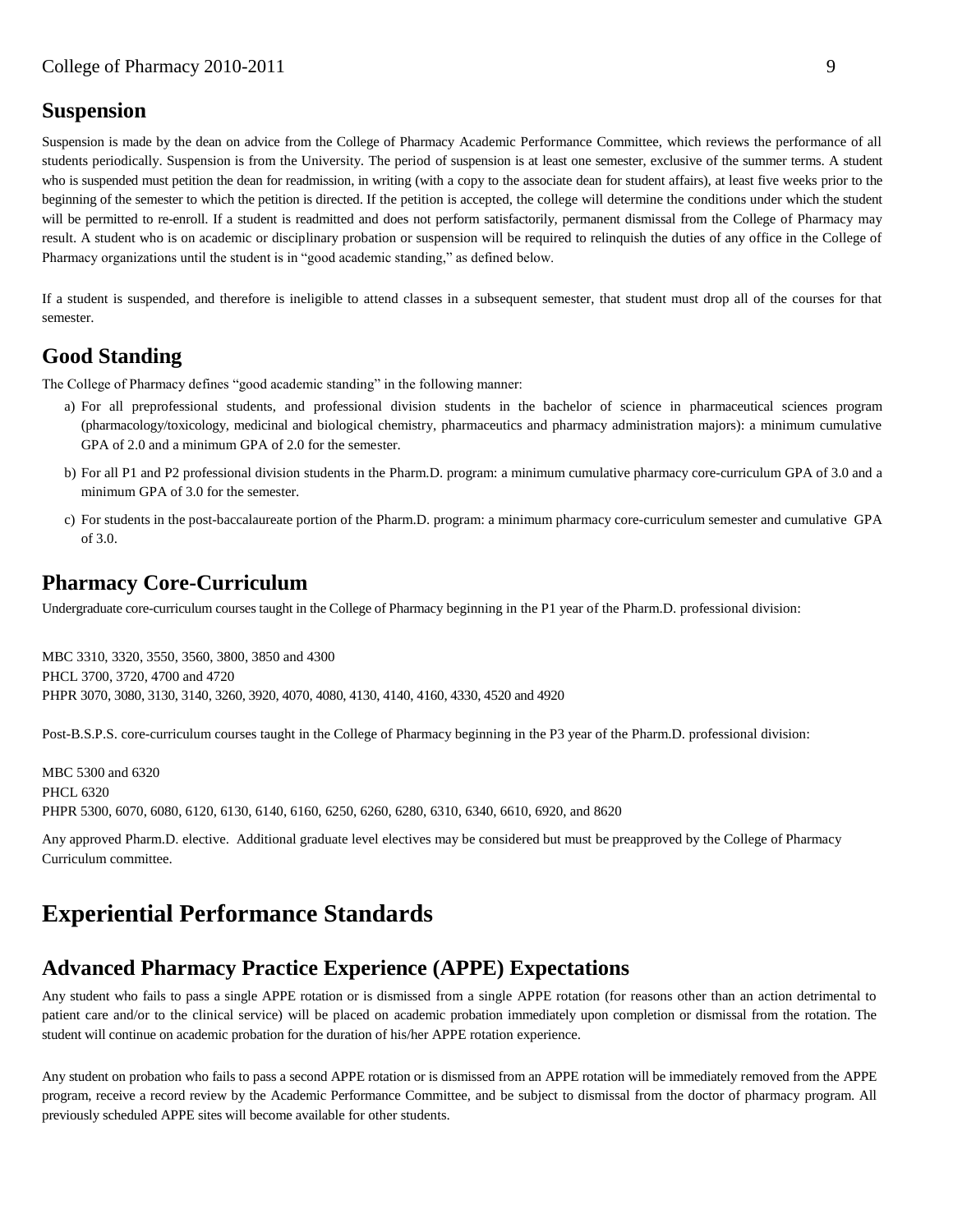If the situation leading to the dismissal of a student from an APPE rotation is related to an action that is considered academic dishonesty, detrimental to patient care and/or the clinical service, or is detrimental to The University of Toledo's relationship with the experiential site, the student will be immediately removed from the APPE program. The Academic Performance Committee will review the situation, and the student may be subject to dismissal from the doctor of pharmacy program. All previously scheduled APPE sites will become available for other students.

Actions that are subject to dismissal are outlined in the Experiential Dismissal Policy.

# **Experiential Dismissal Policy**

Pharmacy students may be dismissed from an experiential site at any time during the rotation by the experiential site and/or preceptor through the initiation of the dismissal procedure described below.

# **Actions Subject to Dismissal**

Following are circumstances or actions under which experiential students may be dismissed using the dismissal procedure described below:

- \* Failure to adhere to experiential site policy and/or procedures.
- \* Failure to adhere to UT experiential program policy and/or procedures.
- \* Failure to meet a UT experiential program requirement.
- \* Blatantly unacceptable or continuously unacceptable experiential program performance.
- \* Mistreatment of UT and/or experiential site employees.
- \* The performance or an action that is detrimental to the care of a patient.
- \* The performance or an action that is detrimental to the clinical service provided by the site and/or preceptor.
- \*The performance or an action that is considered academic dishonesty.

\*The performance or an action that is considered detrimental to The University of Toledo's relationship with the experiential site.

# **Dismissal Procedure**

When a circumstance or action that is determined to be grounds for dismissal occurs, the experiential preceptor will inform the student and director of experiential programs of the situation. The situation will then be handled as follows:

- a) If the situation is related to failure to meet a requirement, failure to follow policy or procedure, improper behavior or inadequate experiential performance, the student will be given a specific outline by the experiential preceptor as to how his/her performance must improve and/or meet expectations. An acceptable timeframe for improved performance will be determined by the preceptor and experiential director. For APPE students this will generally be considered 5 working days. If there are not enough days remaining in the experience to fulfill this requirement, the student will be required to remediate the experience. A copy of this outline will be sent to the director of experiential programs. If after the determined timeframe such performance has not been achieved, the student will be removed from the experiential site and will receive either a grade of U, IN or F as determined by the director of experiential programs.
- b) If the situation is related to an action that is detrimental to patient care and/or to the clinical service, academic dishonesty, or detrimental to the relationship between the site and the college, upon discussion of the situation between the experiential preceptor and the director of experiential programs, the student shall be subject to immediate removal from the experiential site and shall receive a grade of U or F.

If a student has any question over the handling of his/her dismissal procedure by the director of experiential programs and/or preceptor, he/she should contact the chair of the department of pharmacy practice.

# **Introductory Pharmacy Practice Experience (IPPE) Expectations**

All students in the professional division of the Pharm.D. program will be required to successfully complete the IPPE course series before beginning APPEs. The IPPE course series allows students to gain an appreciation of the role of the pharmacist through visiting actual pharmacy practice sites and participating in direct patient care activities. Prior to beginning IPPE site visits, all students must:

- Document completion of several health requirements, including immunizations.
- Obtain an intern license through the Ohio State Board of Pharmacy, which requires applicants to undergo a Federal and State of Ohio background check.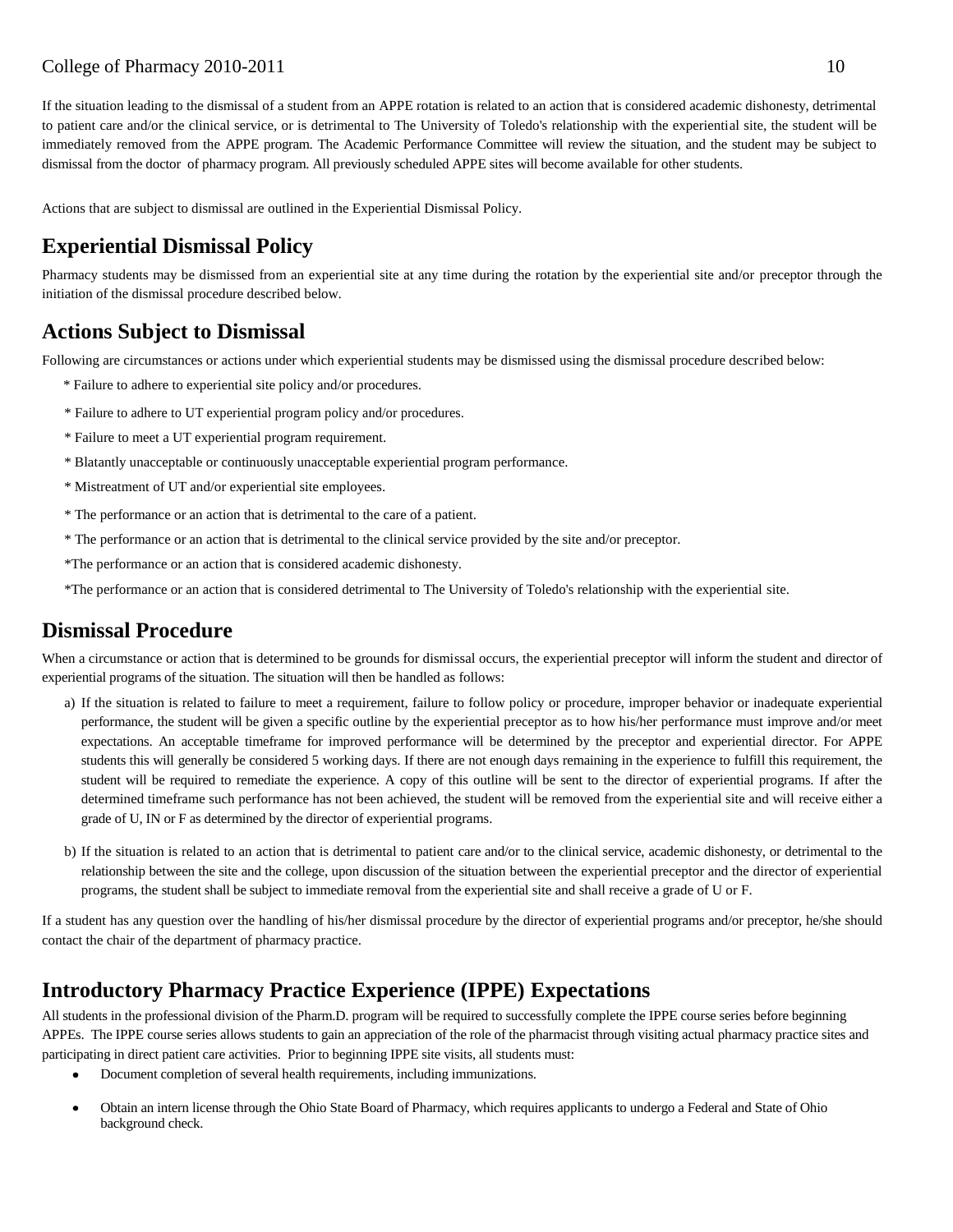Specific details regarding the above requirements will be provided to all students upon admission into the Pharm.D. Program. Additional requirements and expectations will be included in the syllabus for each course within the IPPE course series.

# **Student Grievances**

Student complaints specifically related to Accreditation Council for Pharmacy Education (ACPE) standards should be submitted on the appropriate form to the College of Pharmacy Office of Student Affairs (Wolfe Hall Room 1227 or Heath Education Building 155) in care of the associate dean for student affairs. Forms and a copy of the ACPE standards are available in the Office of Student Affairs and on the college website. Students can also find the ACPE standards at the ACPE web site.

Student issues or complaints regarding specific courses should be resolved via discussion with the course instructor. If further resolution is required, the departmental chair should be consulted. Please refer to the UT Policy web site for additional information on academic policies.

# **College Level Examination Program Credit (CLEP)**

The College of Pharmacy grants up to a maximum of 30 semester CLEP credits. Credits earned in the natural sciences and mathematics section of the CLEP examination will count toward the degree as free electives, but do not replace the requirement for any specific course in biology, chemistry, physics or mathematics. Credits earned in the humanities and social sciences examination will count only toward meeting the additional humanities and social science requirements.

# **Credit by Exam**

Refer to the University General Academic Policies for Credit by Exam policies that apply to all students.

# **Criteria for Class Standing in the College of Pharmacy**

**Year Criteria**

- First Earned less than 30 semester hours.
- Second Earned at least 30 semester hours, have a higher education GPA (as previously defined) of 2.5 or greater (based on the point average scale of A equaling 4.0) and enrolled for or completed organic chemistry, physics and functional anatomy and pathophysiology.

Third (P1) Earned at least 63 semester hours and officially accepted into the professional division.

# **Undergraduate and Professional Programs of Study**

Note: The student is responsible for the correct selection of the program of study each semester and for the fulfillment of the requirements given here. Although advisers will assist wherever possible, the final responsibility rests with the student. The College of Pharmacy reserves the right to change its policies and procedures at any time. These changes will be binding on the date they are approved by faculty action. Courses taken at other colleges of pharmacy will not substitute for required professional division courses. The only pharmacy courses a preprofessional student is permitted to take through the College of Pharmacy are PHPR 1000 and PHCL 2220, 2600 and 2620. Only students admitted to the professional division will be allowed to take 3000- or 4000-level courses in the college.

# **Degree Requirements**

**The curriculum as outlined in the current catalog is subject to modifications with immediate implementation to keep pace with changing trends in pharmaceutical education and in accordance with accreditation standards.**

# **Bachelor of Science in Pharmaceutical Sciences Degree Requirements**

In response to the increasing demand for scientists, researchers, administrators, and professional sales representatives in the pharmaceutical fields, The University of Toledo College of Pharmacy offers the bachelor of science in pharmaceutical sciences degree program as one of the first in Ohio. The bachelor of science in pharmaceutical sciences degree is a four-year baccalaureate program. Pharmaceutical sciences represent the collective basic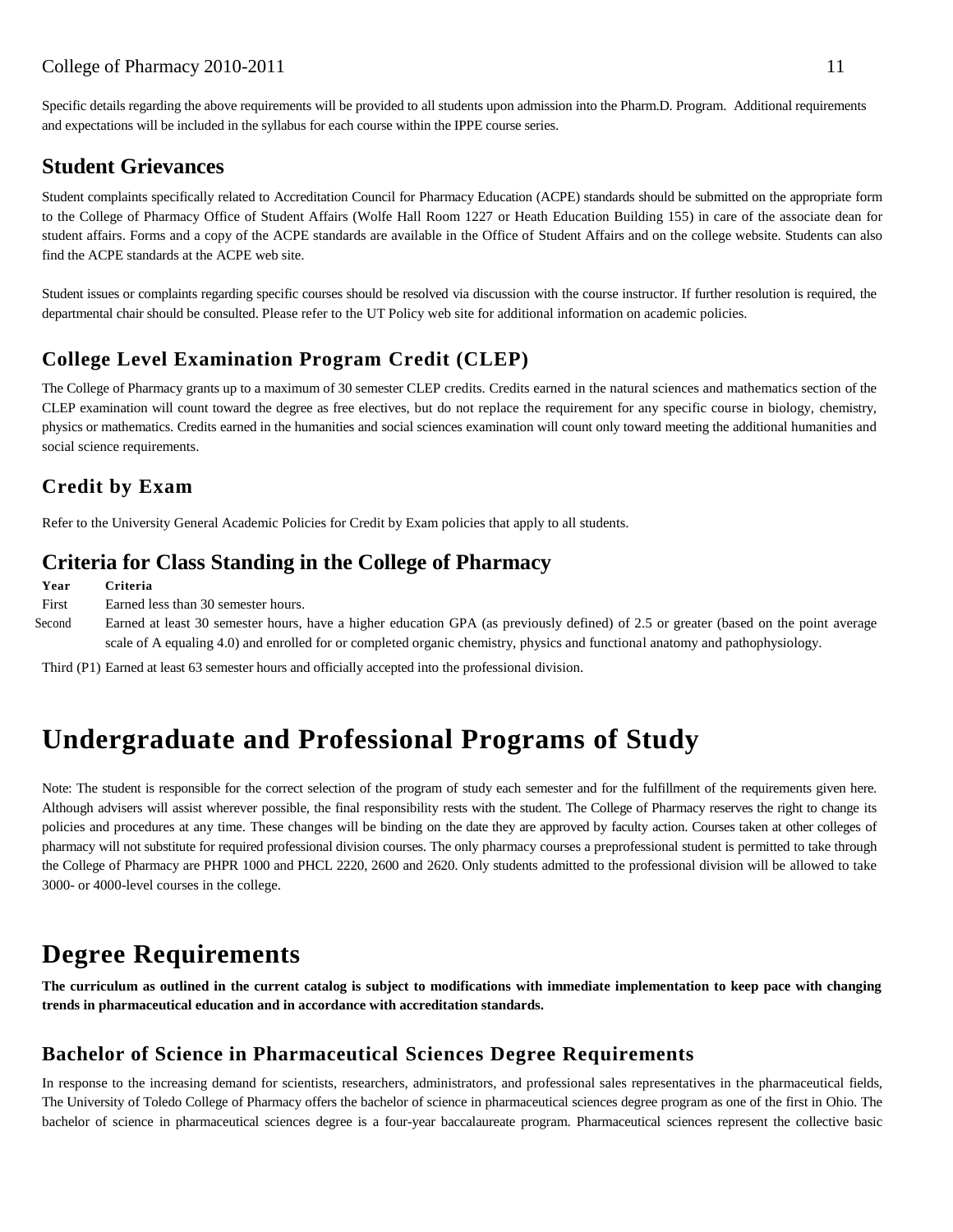sciences that underlie pharmacy. There are four majors under this degree program – medicinal and biological chemistry, pharmacology/toxicology, pharmaceutics, and pharmacy administration.

This degree program is designed for students who wish to pursue careers related to the pharmaceutical industry, pharmaceutical science and research, pharmacy administration and sales, the biomedical industry, forensic science, as well as health-care administration. It also prepares students to pursue graduate studies or enter professional schools including medicine, dentistry, law and physician assistant programs.

# **General Program Requirements**

A minimum of 126 semester hours is required for graduation with all the bachelor of science in pharmaceutical sciences non-Pharm.D. majors.

# **Preprofessional Division Requirements**

In the preprofessional division, the first two years of the bachelor of science in pharmaceutical sciences program, students will be broadly trained in the arts, humanities and social sciences – although the natural sciences will receive emphasis. The curriculum of the preprofessional division of the College of Pharmacy is the same for the Pharm.D. and the B.S.P.S. degrees.

#### **First Year**

#### *First Semester*

| BIOL 2150 |  |  |
|-----------|--|--|
| BIOL 2160 |  |  |
| CHEM 1230 |  |  |
| CHEM 1280 |  |  |
| MATH 1750 |  |  |
|           |  |  |
|           |  |  |

#### *Second Semester*

| BIOL 2170 |  |  |
|-----------|--|--|
| BIOL 2180 |  |  |
| CHEM 1240 |  |  |
| CHEM 1290 |  |  |
|           |  |  |
|           |  |  |
|           |  |  |

#### **Second Year**

#### *First Semester*

| CHEM 2410 |      |  |
|-----------|------|--|
| CHEM      | 2460 |  |
| PHCL      | 2600 |  |
| PHYS 1750 |      |  |
|           |      |  |
|           |      |  |

#### *Second Semester*

| CHEM 2420 |  |  |
|-----------|--|--|
| CHEM 2470 |  |  |
|           |  |  |
|           |  |  |
|           |  |  |
|           |  |  |
|           |  |  |

#### \* Suggested sequence

\*\*Select a course that will simultaneously fulfill a UT diversity studies Core Curriculum requirement.

# **Bachelor of Science in Pharmaceutical SciencesProfessional Division Requirements**

In the professional division of the bachelor of science in pharmaceutical sciences degree program, the last two years of the program, advanced courses of study and internship in each major lead to a unique concentration in the pharmaceutical fields. Admission requirements are listed under General Criteria for Admission to the professional divisions.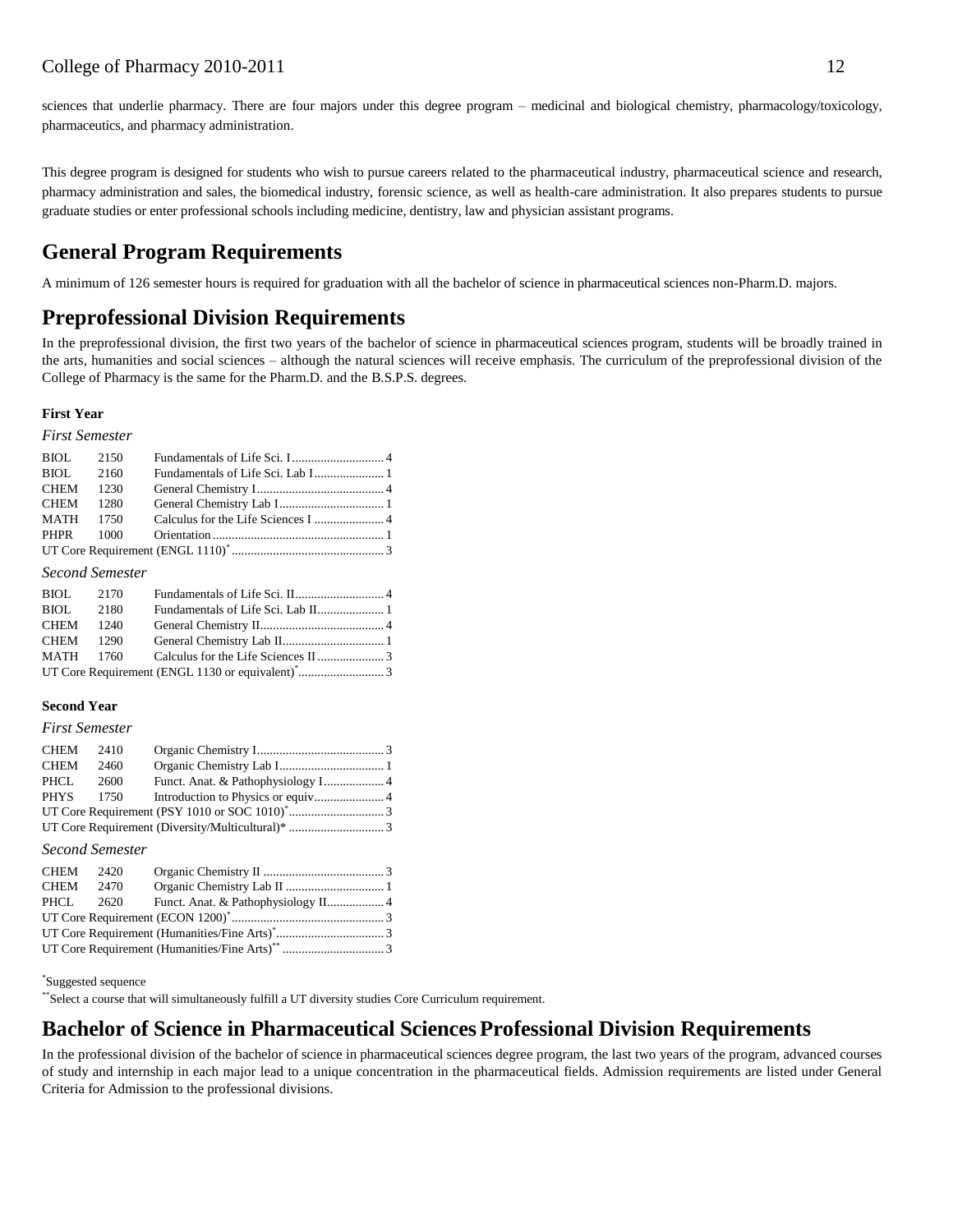# **Medicinal and Biological Chemistry (MBC) Major**

Medicinal and biological chemistry is an interdisciplinary science. This major focuses on synthetic organic chemistry, biochemistry, molecular biology, biotechnology, pharmacology and pharmaceutical chemistry underlying the design, synthesis and development of drugs.

### **Medicinal and Biological Chemistry Professional Division Curriculum**

#### **P1 Year**

#### *First Semester*

| <b>MBC</b>  | 3310 |  |  |  |  |  |
|-------------|------|--|--|--|--|--|
| <b>MBC</b>  | 3330 |  |  |  |  |  |
| <b>PHCL</b> | 3700 |  |  |  |  |  |
| <b>MBC</b>  | 3550 |  |  |  |  |  |
| <b>CHEM</b> | 3510 |  |  |  |  |  |
|             |      |  |  |  |  |  |
|             |      |  |  |  |  |  |
|             |      |  |  |  |  |  |

#### *Second Semester*

| MBC  | 3320 |  |
|------|------|--|
| MBC  | 3560 |  |
| CHEM | 3520 |  |
| PHCL |      |  |
|      |      |  |
|      |      |  |
|      |      |  |
|      |      |  |

### **P2 Year**

#### *First Semester*

*Second Semester*

MBC 4780 Internship in Med. & Biol. Chem<sup>3</sup>................6-12

<sup>1</sup>To be chosen from the MBC electives list.

<sup>2</sup>MBC 4720, Advances in Drug Design, when offered, will also fulfill the requirement.

<sup>3</sup>Internship can be taken in the summer before the P2 year. The internship sites require students to have an average GPA of 3.0 in all chemistry courses (CHEM and MBC).

## **MBC Electives**

A total of 25 hours of course work must be selected from the list of elective courses below. Other electives require approval of the MBC adviser.

| BIOL. | 3010 |                                             |  |
|-------|------|---------------------------------------------|--|
| BIOL. | 3020 |                                             |  |
| BIOL. | 3030 |                                             |  |
| BIOL  | 3040 |                                             |  |
| BIOL. | 4010 |                                             |  |
| BIOL. | 4030 |                                             |  |
| BIOL  | 4050 |                                             |  |
| BIOL. | 4110 |                                             |  |
| BIOL. | 4330 |                                             |  |
| CHEM  | 3310 |                                             |  |
| CHEM  | 3360 |                                             |  |
| CHEM  | 3560 |                                             |  |
| CHEM  | 3610 |                                             |  |
| CHEM  | 3710 | Physical Chemistry for the Biosciences I 3  |  |
| CHEM  | 3720 | Physical Chemistry for the Biosciences II 3 |  |
| CHEM  | 3730 |                                             |  |
| CHEM  | 3740 |                                             |  |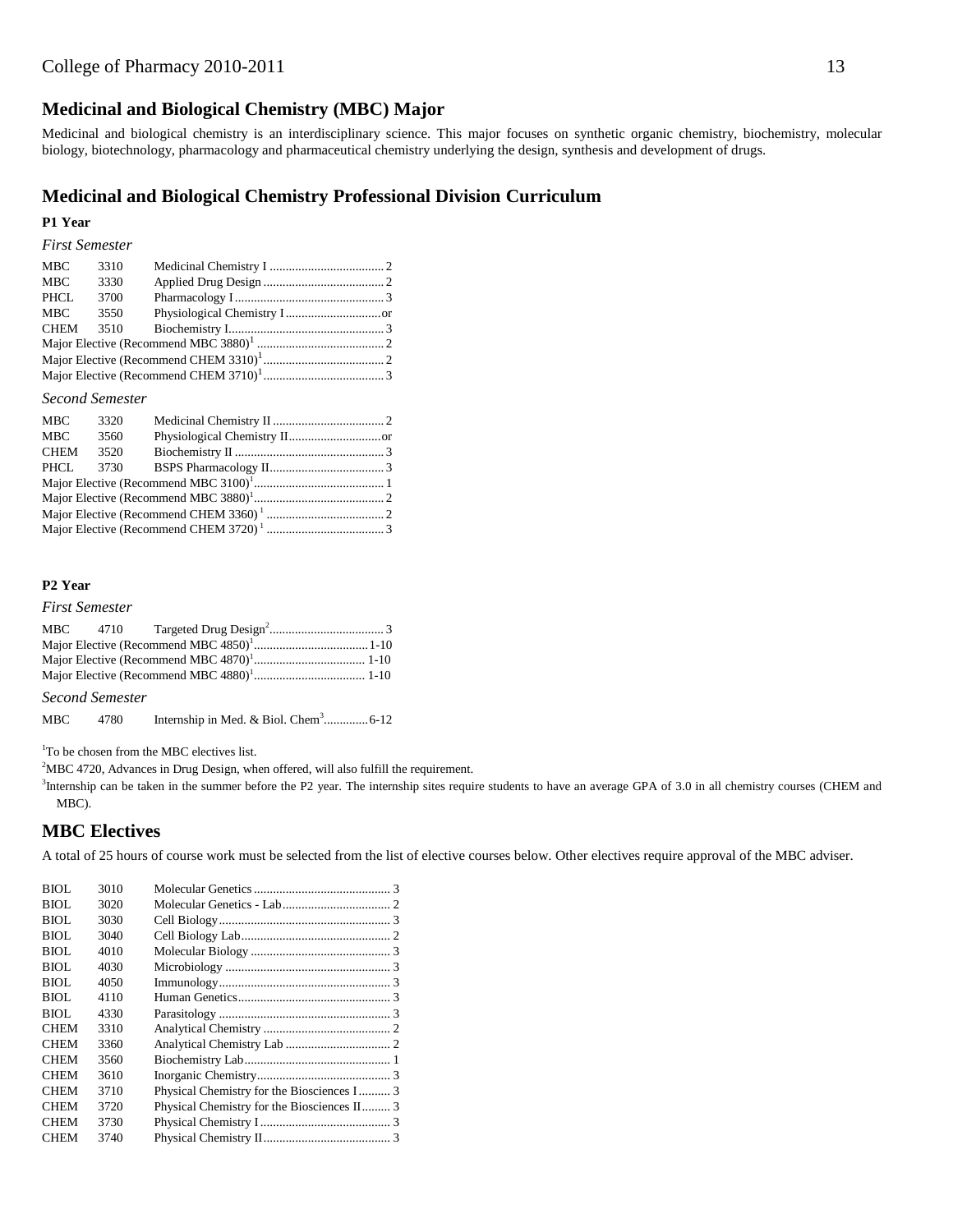| <b>CHEM</b> | 3860 |                                             |
|-------------|------|---------------------------------------------|
| <b>CHEM</b> | 3870 |                                             |
| <b>CHEM</b> | 4300 |                                             |
| <b>CHEM</b> | 4620 |                                             |
| CHEM        | 4880 |                                             |
| <b>CHEM</b> | 4980 |                                             |
| <b>EEES</b> | 4150 |                                             |
| <b>EEES</b> | 4300 |                                             |
| <b>EEES</b> | 4450 |                                             |
| <b>EEES</b> | 4510 |                                             |
| <b>EEES</b> | 4800 |                                             |
| <b>MATH</b> | 2600 |                                             |
| <b>MBC</b>  | 3100 | Practices in Pharmaceutical Research  1     |
| MBC         | 3800 |                                             |
| <b>MBC</b>  | 3880 | Medicinal & Biological Chem Lab  1-4        |
| MBC         | 4300 |                                             |
| MBC         | 4470 |                                             |
| <b>MBC</b>  | 4720 |                                             |
| MBC         | 4850 | Adv Immunology & Tissue Culture Lab  1-10   |
| <b>MBC</b>  | 4870 |                                             |
| <b>MBC</b>  | 4880 |                                             |
| <b>MBC</b>  | 4900 | Hnrs Seminar in Medic/Bio Chem  1-3         |
| <b>MBC</b>  | 4910 | Problems in Bio-medicinal Chem  1-3         |
| <b>MBC</b>  | 4950 | Research in Medicinal Chemistry  6-8        |
| <b>MBC</b>  | 4950 | Research in Medicinal Chemistry -Honors 6-8 |
| <b>MBC</b>  | 4960 |                                             |
| MBC         | 4980 |                                             |
| PHCL        | 4140 | Interpretation of Pharmaceutical Data 3     |
| PHCL        | 4150 | Biopharmaceutics/Pharmacokinetics 4         |
| PHCL        | 4630 |                                             |
| PHCL        | 4810 |                                             |
| <b>PHCL</b> | 4820 |                                             |
| PHCL        | 4730 |                                             |
| PHCL        | 4750 |                                             |
| <b>PHCL</b> | 4760 |                                             |
| PHCL        | 4800 |                                             |

## **Pharmaceutics (PHAR) Major**

Pharmaceutics is a multidisciplinary applied science that studies the physical and chemical attributes of drugs. It places a strong emphasis on the design and evaluation of drug delivery systems and dosage forms and also on the understanding and control of the factors influencing clinical response to drug therapy.

## **Pharmaceutics Professional Division Curriculum**

### **P1 Year**

### *First Semester*

| <b>MBC</b>  | 3310 |  |
|-------------|------|--|
| <b>MBC</b>  | 3330 |  |
| MBC         | 3550 |  |
| PHCL        | 3700 |  |
| <b>PHPR</b> | 3010 |  |
| PHPR        | 3020 |  |

### *Second Semester*

| <b>MBC</b>  | 3320 |                                                                            |  |
|-------------|------|----------------------------------------------------------------------------|--|
| MBC         | 3560 |                                                                            |  |
| MBC         | 3800 |                                                                            |  |
| PHCL        | 3730 |                                                                            |  |
| <b>PHPR</b> | 3030 |                                                                            |  |
|             |      | Pharmaceutical or General Electives <sup>1</sup> (Recommended MBC 3100)  1 |  |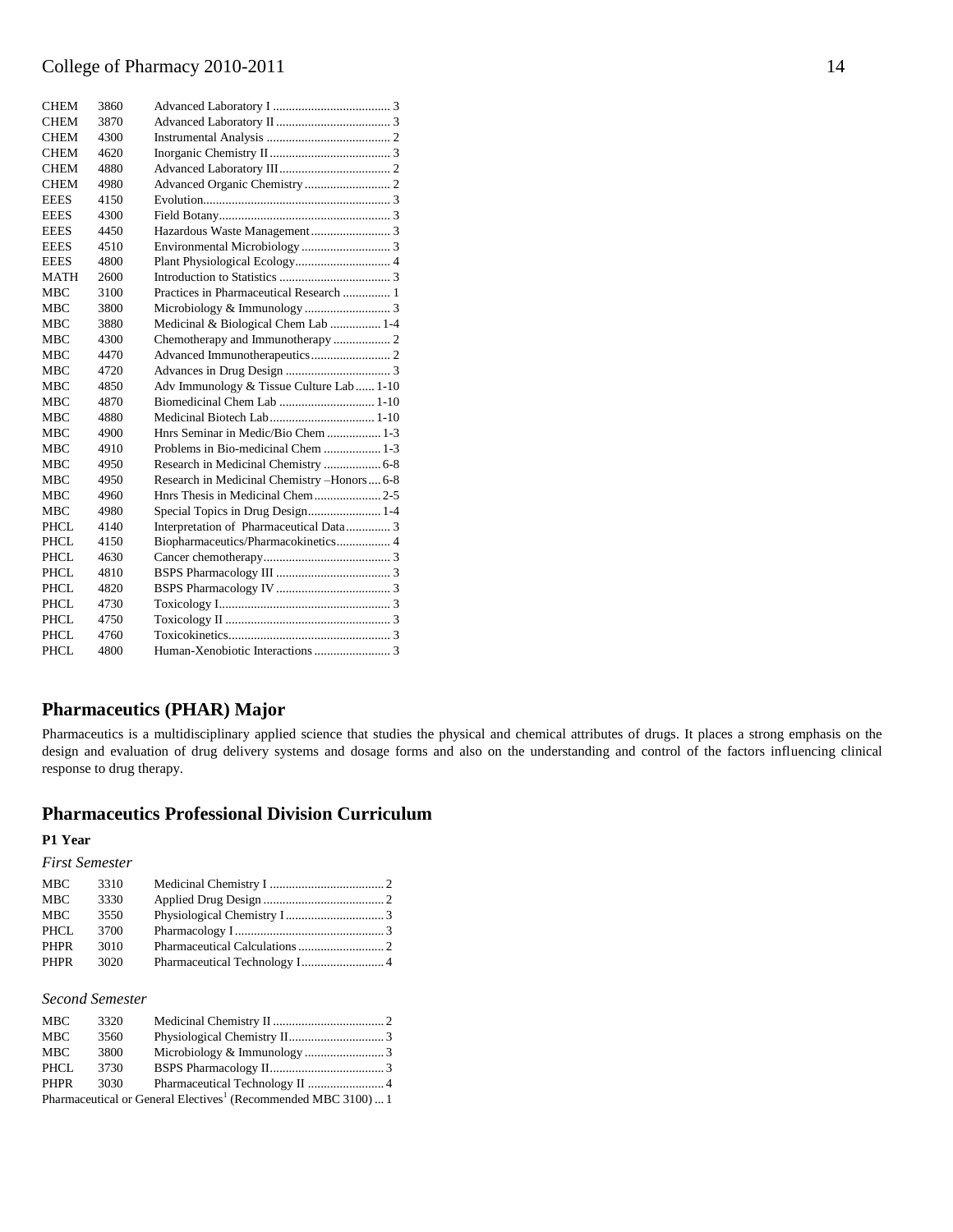*Summer between P1 and P2 Year*

| <b>PHPR</b> | 4880 |  |  |
|-------------|------|--|--|
|-------------|------|--|--|

#### **P2 Year**

#### *First Semester*

| CHEM 3310 |  |  |
|-----------|--|--|
| PHPR 4160 |  |  |
|           |  |  |
|           |  |  |

#### *Second Semester*

| CHEM 3360 |  |
|-----------|--|
| PHCL 4820 |  |
|           |  |
|           |  |
|           |  |

<sup>1</sup>To be chosen from the pharmaceutics or general electives list below.

### **PHAR Electives**

Other electives require approval of the PHAR major adviser.

| <b>Pharmaceutics Electives (at least 2 hours)</b> |  |  |  |
|---------------------------------------------------|--|--|--|
|---------------------------------------------------|--|--|--|

| <b>MATH</b> | 2600 |                                             |
|-------------|------|---------------------------------------------|
| <b>PHPR</b> | 4010 |                                             |
| <b>PHPR</b> | 4250 |                                             |
| <b>PHPR</b> | 4680 |                                             |
| <b>PHPR</b> | 4690 |                                             |
| <b>PHPR</b> | 4710 |                                             |
| <b>PHPR</b> | 4720 |                                             |
| <b>PHPR</b> | 4900 |                                             |
| <b>PHPR</b> | 4910 | Pharmacy Practice Problems 1-3              |
| <b>PHPR</b> | 4960 | Honors Thesis Pharmacy Practice2-5          |
|             |      | <b>General Electives (at least 2 hours)</b> |
| BIOL        | 3010 |                                             |
| BIOL        | 3020 |                                             |
| BIOL        | 4110 |                                             |
| BIOL        | 4330 |                                             |
| <b>CHEM</b> | 3710 | Physical Chemistry for Bioscience I  3      |
| <b>CHEM</b> | 3720 | Physical Chemistry for Bioscience II 3      |
| <b>CHEM</b> | 3730 |                                             |
| <b>CHEM</b> | 3740 |                                             |
| <b>CHEM</b> | 4300 |                                             |
| <b>CHEM</b> | 4880 |                                             |
| <b>ECON</b> | 4750 |                                             |
| <b>MBC</b>  | 4300 |                                             |
| <b>MBC</b>  | 3100 |                                             |
| PHCL.       | 4140 | Interpretation of Pharmaceutical Data3      |
| PHCL        | 4630 |                                             |
|             |      |                                             |

\*Taught every other year for those undergraduates not planning to apply to UT's industrial pharmacy graduate program.

### **Pharmacology/Toxicology (PTOX) Major**

Pharmacology and toxicology are biomedical sciences that study how to develop safe, effective drugs and prevent the harmful effects of chemicals. Pharmacology focuses on the way drugs interact with various living systems, including the properties, effects and mechanisms of drug action. Toxicology focuses on the interaction of toxic compounds in the body, including exposure assessment, dose response assessment and hazard identification.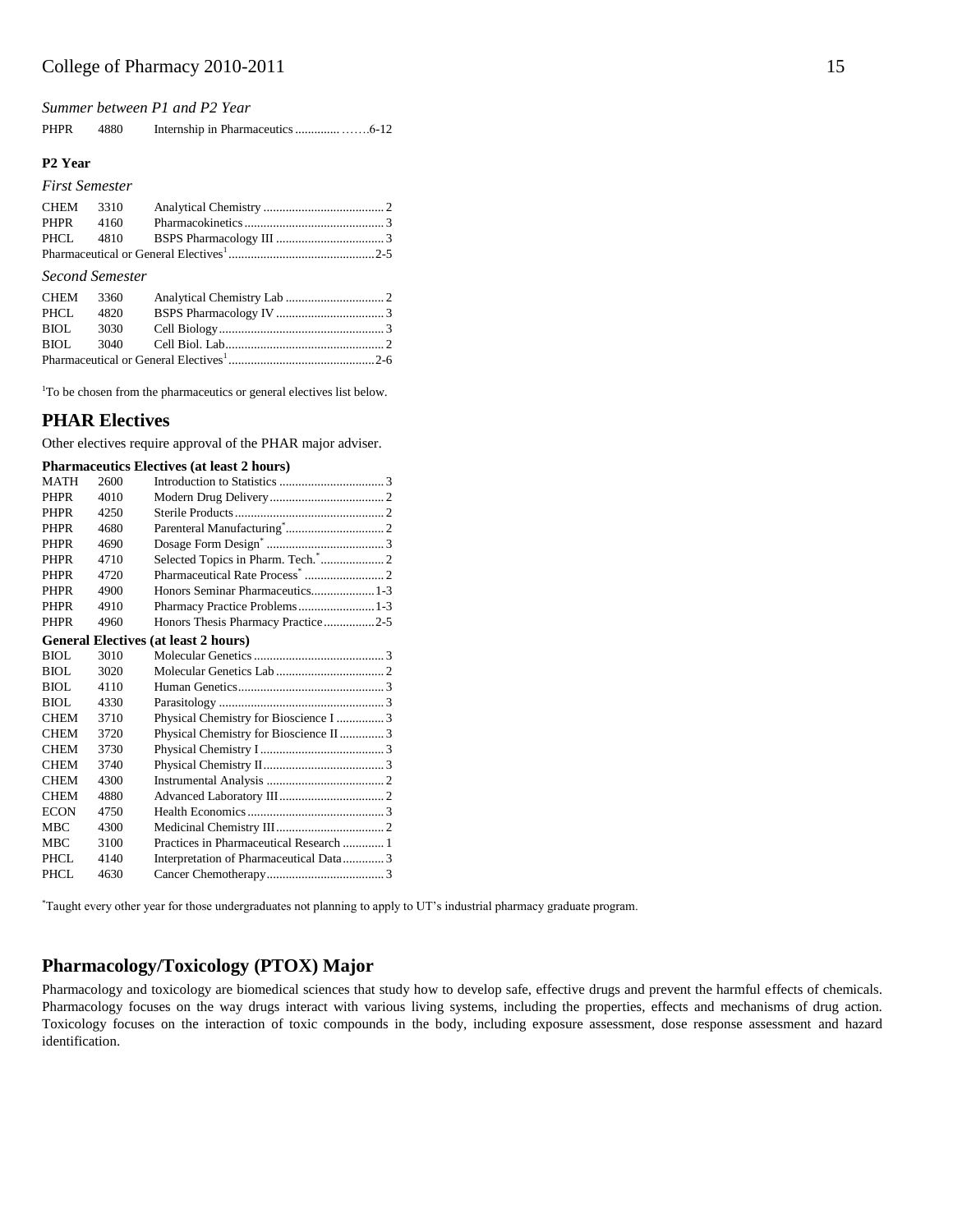# **Pharmacology/Toxicology Professional Division Curriculum**

#### **P1 Year**

### *First Semester*

| MBC   | 3310 |                                                                        |  |
|-------|------|------------------------------------------------------------------------|--|
| MBC   | 3550 |                                                                        |  |
| PHCL. | 3700 |                                                                        |  |
|       |      |                                                                        |  |
|       |      | Major Electives (Recommend BIOL 3010 & 3020 MBC 3330) <sup>1</sup> 5-6 |  |

#### *Second Semester*

### **P2 Year**

#### *First Semester* MBC 4710 Targeted Drug Design..................................... 3 PHCL 4810 BSPS Pharmacology III .................................. 3 Major Elective<sup>1</sup> ........................................................................ 9

#### *Second Semester*

PHCL 4780 Internship in Pharmacology/Toxicology<sup>3</sup>...6-12

<sup>1</sup>To be chosen from the PTOX electives list.

 ${}^{2}\!$  Required for internship and only offered in spring.

<sup>3</sup>Internship can be taken in the summer before the P2 year.

### **PTOX Electives**

A total of 18 hours of course work must be selected from the list of elective courses below. Other electives require approval of the PTOX adviser.

| BIOL        | 3010 |                                             |
|-------------|------|---------------------------------------------|
| BIOL        | 3020 |                                             |
| BIOL        | 3030 |                                             |
| BIOL        | 3040 |                                             |
| BIOL        | 4010 |                                             |
| BIOL        | 4030 |                                             |
| BIOL        | 4050 |                                             |
| BIOL        | 4110 |                                             |
| BIOL        | 4330 |                                             |
| <b>CHEM</b> | 3310 |                                             |
| <b>CHEM</b> | 3360 |                                             |
| <b>CHEM</b> | 3710 | Physical Chemistry for the Biosciences I 3  |
| <b>CHEM</b> | 3720 | Physical Chemistry for the Biosciences II 3 |
| <b>CHEM</b> | 3730 |                                             |
| <b>CHEM</b> | 3740 |                                             |
| <b>CHEM</b> | 4300 |                                             |
| <b>CHEM</b> | 4880 |                                             |
| <b>MATH</b> | 2600 |                                             |
| <b>MBC</b>  | 3800 |                                             |
| <b>MBC</b>  | 3100 | Practices in Pharmaceutical Research  1     |
| <b>MBC</b>  | 3330 |                                             |
| <b>MBC</b>  | 4300 |                                             |
| <b>MBC</b>  | 4470 |                                             |
| <b>MBC</b>  | 4880 | Medicinal Biotech Lab 1-10                  |
| <b>MBC</b>  | 4980 | Special Topics in Drug Design 1-4           |
| PHCL.       | 4140 | Interpretation of Pharmaceutical Data 3     |
| <b>PHCL</b> | 4150 | Biopharmaceutics/Pharmacokinetics 4         |
| PHCL        | 4300 |                                             |
| PHCL        | 4630 |                                             |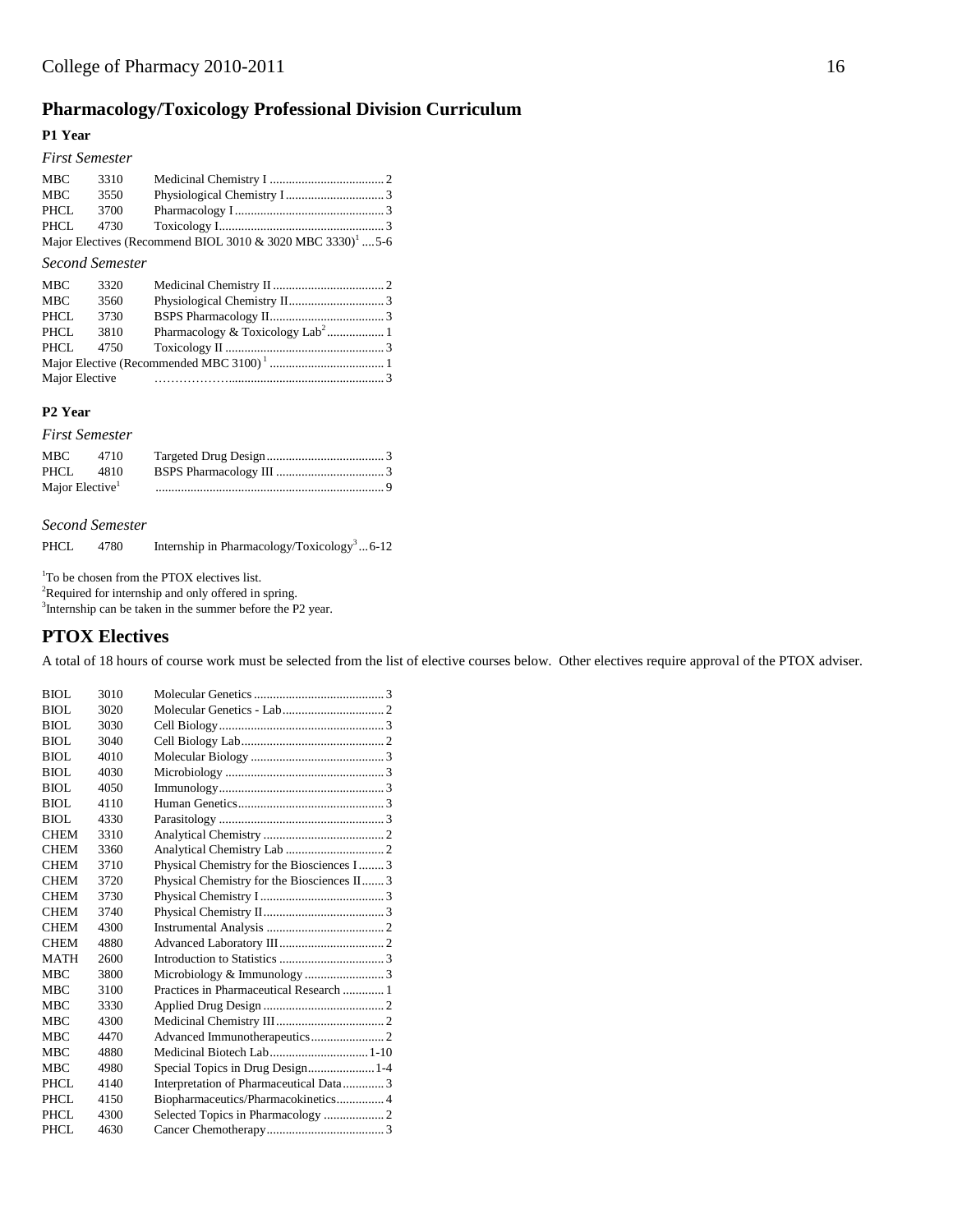| PHCL  | 4820 |                                           |  |
|-------|------|-------------------------------------------|--|
| PHCL  | 4760 |                                           |  |
| PHCL. | 4800 |                                           |  |
| PHCL. | 4900 | Hnrs Seminar Pharmacology/Toxicology1-3   |  |
| PHCL. | 4910 | Problems in Pharmacology/Toxicology 1-3   |  |
| PHCL. | 4960 | Honors Thesis Pharmacology/Toxicology 2-5 |  |
|       |      |                                           |  |

# **Pharmacy Administration (PHAM) Major**

Pharmacy administration focuses on the corporate and managerial aspects of the pharmacy profession. Students may earn a minor in business administration, international business, or professional sales, in addition to the bachelor of science in pharmaceutical sciences degree. See below for options. With one year of additional graduate study, students in the M.B.A. track options can receive a master of business administration degree.

## **Pharmacy Administration Major Professional Division Curriculum:**

The options for this major are shown below.

#### **P1 Year**

*First Semester*

| <b>MBC</b>  | 3310 |                                          |  |
|-------------|------|------------------------------------------|--|
| <b>MBC</b>  | 3550 |                                          |  |
| PHCL        | 3700 |                                          |  |
| <b>ECON</b> | 1150 |                                          |  |
| <b>PHPR</b> | 3260 | Pharmacy Healthcare Administration I*  2 |  |
| <b>BUAD</b> | 2060 |                                          |  |
|             |      |                                          |  |
|             |      |                                          |  |

#### *Second Semester*

| <b>MBC</b>                  | 3320 |  |
|-----------------------------|------|--|
| <b>MBC</b>                  | 3560 |  |
| PHCL                        | 3730 |  |
| PHPR                        | 4550 |  |
| ACTG                        | 1040 |  |
| <b>BUAD</b>                 | 2040 |  |
| Major Elective <sup>1</sup> |      |  |

### **P2 Year**

*First Semester*

| <b>PHCL</b>                 | 4810 |                                           |  |
|-----------------------------|------|-------------------------------------------|--|
| <b>PHPR</b>                 | 4600 |                                           |  |
| <b>BUAD</b>                 | 3010 |                                           |  |
| <b>BUAD</b>                 | 3030 |                                           |  |
| <b>BUAD</b>                 | 3040 |                                           |  |
| <b>ACTG</b>                 | 1050 |                                           |  |
| <b>BUAD</b>                 | 2050 | Accounting for Business Decision-Making 3 |  |
| Major Elective <sup>1</sup> |      |                                           |  |

#### *Second Semester*

| <b>PHPR</b> | 4780 |  |  |  |  |  |  |
|-------------|------|--|--|--|--|--|--|
|-------------|------|--|--|--|--|--|--|

| *This course is not required of students accepted to PHAM before Fall 2010. |                                           |  |  |  |
|-----------------------------------------------------------------------------|-------------------------------------------|--|--|--|
| $1$ Major Electives : (a minimum of 5 hours of electives is required)       |                                           |  |  |  |
| PHPR<br>4590                                                                | Readings in Access & Cultural Competence2 |  |  |  |
| PHPR<br>- 4610                                                              |                                           |  |  |  |
| PHPR<br>4630                                                                | Research Methods Pharmacy Administration3 |  |  |  |
| Any course used to complete a minor degree in the                           |                                           |  |  |  |
| College of Business Administration                                          |                                           |  |  |  |

 $2$  Internship can be taken in summer before the P2 year.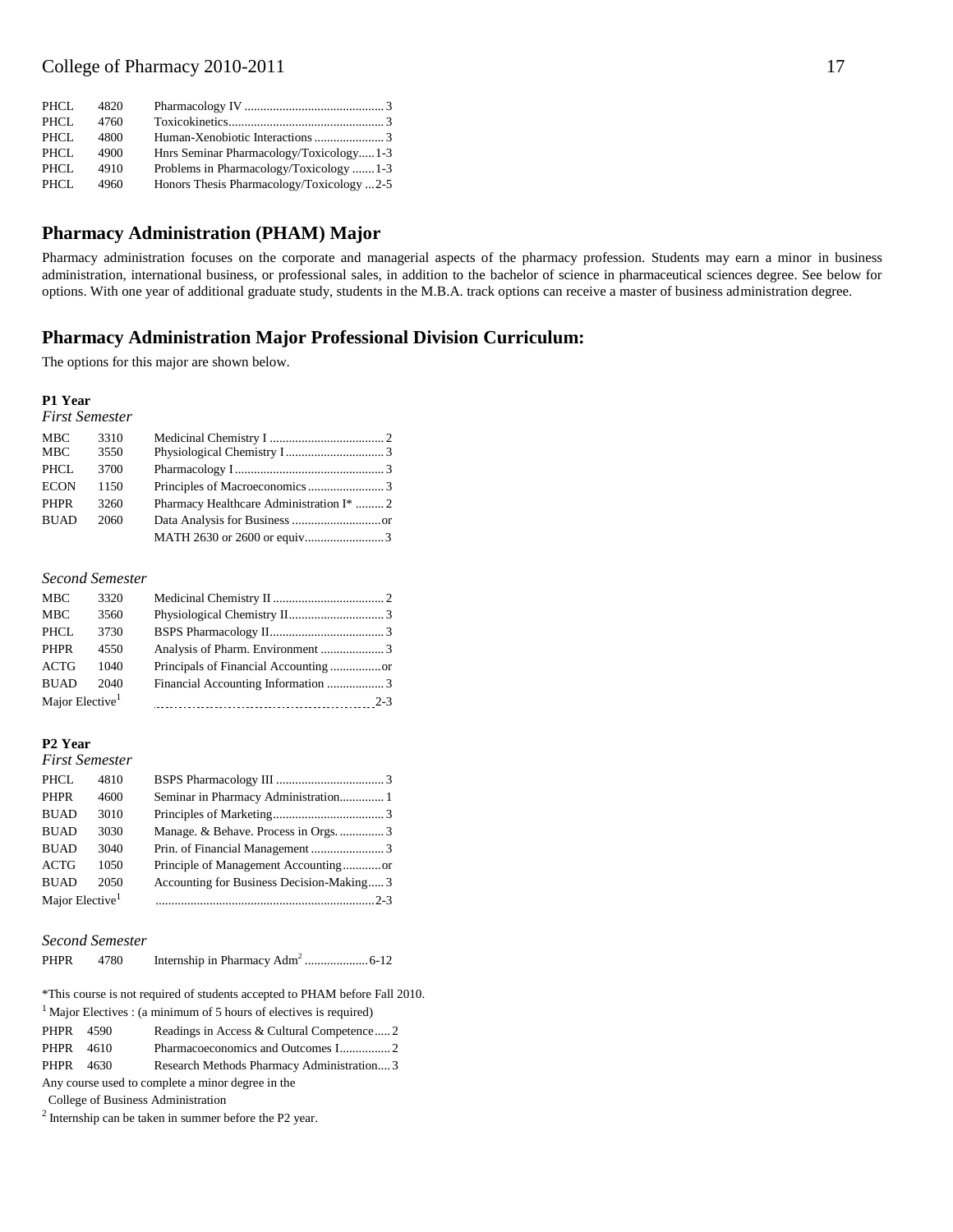# **Business Administration Minor Option**

### **P1 Year**

### *First Semester*

| 3310 |                                          |  |
|------|------------------------------------------|--|
| 3550 |                                          |  |
| 3700 |                                          |  |
| 3260 | Pharmacy Healthcare Administration I*  2 |  |
| 1150 |                                          |  |
|      |                                          |  |
|      |                                          |  |

### *Second Semester*

| <b>MBC</b>  | 3320 |                                                 |  |
|-------------|------|-------------------------------------------------|--|
| <b>MBC</b>  | 3560 |                                                 |  |
| PHCL.       | 3730 |                                                 |  |
| <b>BUAD</b> | 3010 |                                                 |  |
| ACTG        | 1040 |                                                 |  |
| <b>BUAD</b> | 2040 | Financial Accounting Information <sup>1</sup> 3 |  |

*Summer Between P1 and P2 Years*

| <b>PHPR</b> | 4780 |  |  |
|-------------|------|--|--|
|-------------|------|--|--|

## **P2 Year**

#### *First Semester*

| PHCL        | 4810     |                                                         |  |
|-------------|----------|---------------------------------------------------------|--|
| <b>PHPR</b> | 4600     | Seminar in Pharmacy Administration 1                    |  |
| <b>BUAD</b> | 3030     |                                                         |  |
| <b>BUAD</b> | 3040     |                                                         |  |
| <b>BUAD</b> | 2050     | Accounting for Business Decision Making <sup>1</sup> or |  |
| <b>ACTG</b> | $1050^1$ | Principles of Management Accounting <sup>1</sup> 3      |  |
|             |          |                                                         |  |

#### *Second Semester*

| PHPR 4550 |      |                                               |  |
|-----------|------|-----------------------------------------------|--|
| PHPR      | 4520 | Pharmaceutical Management & Marketingor       |  |
|           |      |                                               |  |
|           |      |                                               |  |
|           |      | Major Elective (choose any business course or |  |
|           |      |                                               |  |
|           |      |                                               |  |

\*This course is not required of students accepted to PHAM before Fall 2010.

<sup>1</sup>A grade of C or higher is required for the minor.

<sup>2</sup>Choose from business administration minor requirements listed by the College of Business administration. Recommend BUAD 3020 or 2070.

# **Professional Sales Minor Option**

### **P1 Year**

.

### *First Semester*

| 3310 |                                          |  |
|------|------------------------------------------|--|
| 3550 |                                          |  |
| 3700 |                                          |  |
| 3260 | Pharmacy Healthcare Administration I*  2 |  |
| 1150 |                                          |  |
|      |                                          |  |
|      |                                          |  |

#### *Second Semester*

| <b>MBC</b>  | 3320 |  |
|-------------|------|--|
| <b>MBC</b>  | 3560 |  |
| PHCL        | 3730 |  |
| <b>BUAD</b> | 3010 |  |
| <b>ACTG</b> | 1040 |  |
| <b>BUAD</b> | 2040 |  |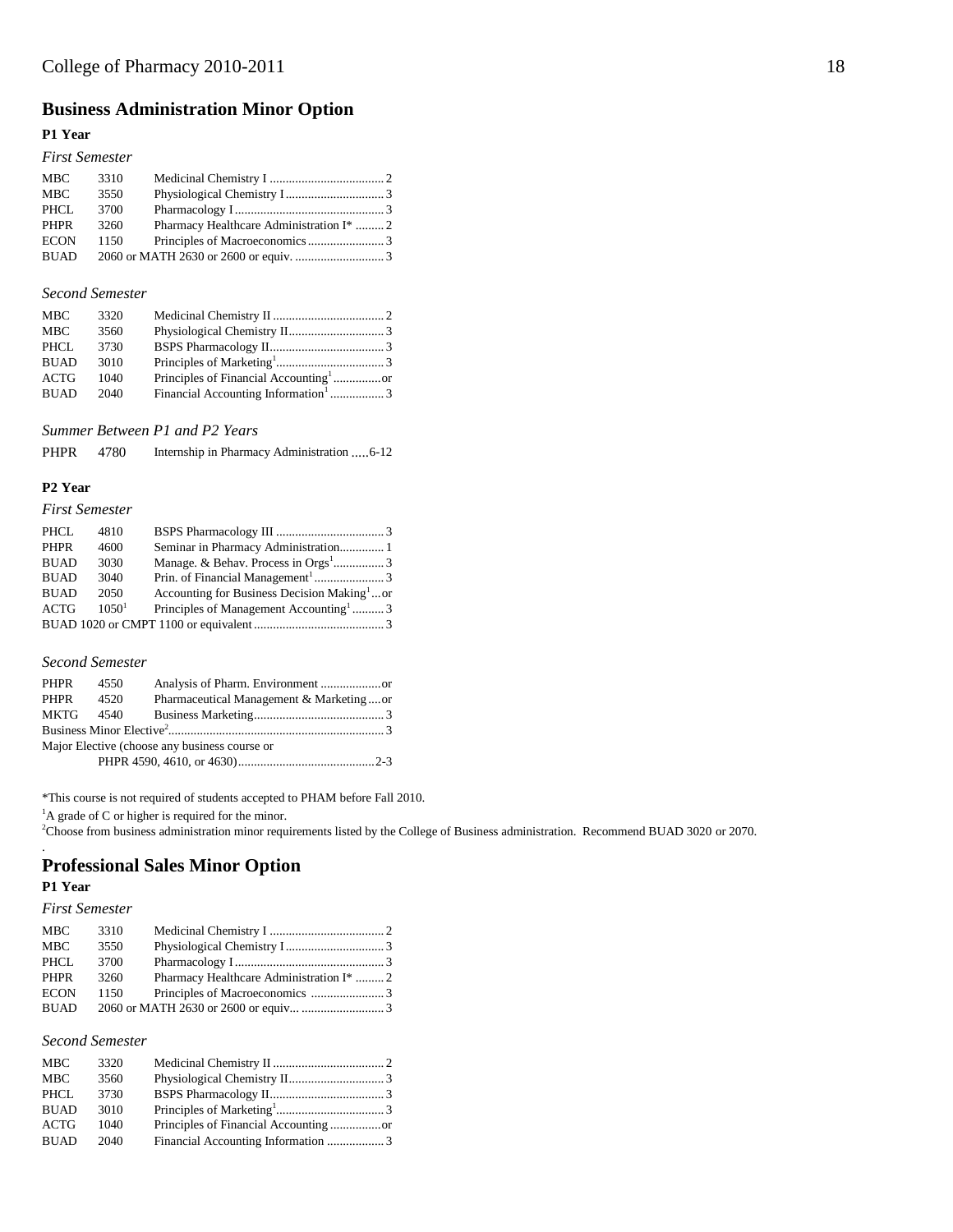*Summer Between P1 and P2 Years*

|  | PHPR | 4780 |  |  |
|--|------|------|--|--|
|--|------|------|--|--|

#### **P2 Year**

| <b>First Semester</b> |      |                                           |  |
|-----------------------|------|-------------------------------------------|--|
| PHCL                  | 4810 |                                           |  |
| <b>PHPR</b>           | 4600 | Seminar in Pharmacy Administration 1      |  |
| <b>BUAD</b>           | 3030 |                                           |  |
| <b>PSLS</b>           | 3440 |                                           |  |
| <b>PSLS</b>           | 3450 |                                           |  |
| <b>ACTG</b>           | 1050 | Principles of Management Accounting or    |  |
| <b>BUAD</b>           | 2050 | Accounting for Business Decision-Making 3 |  |
|                       |      |                                           |  |

### *Second Semester*

| <b>BUAD</b> | 3040 |                                           |
|-------------|------|-------------------------------------------|
| <b>PSLS</b> | 4740 |                                           |
| <b>PSLS</b> | 3080 |                                           |
| <b>PSLS</b> | 4710 |                                           |
| PHPR        | 4550 | Analysis of Pharmaceutical Environment  3 |

\*This course is not required of students accepted to PHAM before Fall 2010.  ${}^{1}$ A grade of C or higher is required for the minor.

### **International Business Minor Option**

### **P1 Year**

| <b>First Semester</b> |      |                                          |  |
|-----------------------|------|------------------------------------------|--|
| MBC                   | 3310 |                                          |  |
| MBC                   | 3550 |                                          |  |
| PHCL                  | 3700 |                                          |  |
| <b>PHPR</b>           | 3260 | Pharmacy Healthcare Administration I*  2 |  |
| <b>ECON</b>           | 1150 |                                          |  |
| <b>BUAD</b>           | 2080 |                                          |  |

### *Second Semester*

| <b>MBC</b>  | 3320 |  |
|-------------|------|--|
| MBC         | 3560 |  |
| PHCL        | 3730 |  |
| ACTG        | 1040 |  |
| <b>BUAD</b> | 2040 |  |
| BUAD        | 3030 |  |

### *Summer Between P1 and P2 Years*

#### PHPR 4780 Internship in Pharmacy Administration...... 6-12

#### **P2 Year**

| <b>First Semester</b> |      |                                           |  |
|-----------------------|------|-------------------------------------------|--|
| PHCL                  | 4810 |                                           |  |
| PHPR                  | 4600 | Seminar in Pharmacy Administration 1      |  |
| ACTG                  | 1050 | Principles of Management Accounting or    |  |
| <b>BUAD</b>           | 2050 | Accounting for Business Decision-Making 3 |  |
| <b>BUAD</b>           |      |                                           |  |
| <b>BUAD</b>           | 3010 |                                           |  |
| <b>BUAD</b>           | 3040 |                                           |  |

### *Second Semester*

| <b>PHPR</b> | 4550 | Analysis of Pharmaceutical Environment  3 |  |
|-------------|------|-------------------------------------------|--|
| <b>BUAD</b> | 2070 |                                           |  |
| <b>FINA</b> | 3500 |                                           |  |
| <b>IBUS</b> | 3600 |                                           |  |
| <b>MKTG</b> | 3140 |                                           |  |

\*This course is not required of students accepted to PHAM before Fall 2010.

<sup>1</sup>If IBUS 3150 is taken for non-U.S. culture diversity studies, students only need to take two of these courses.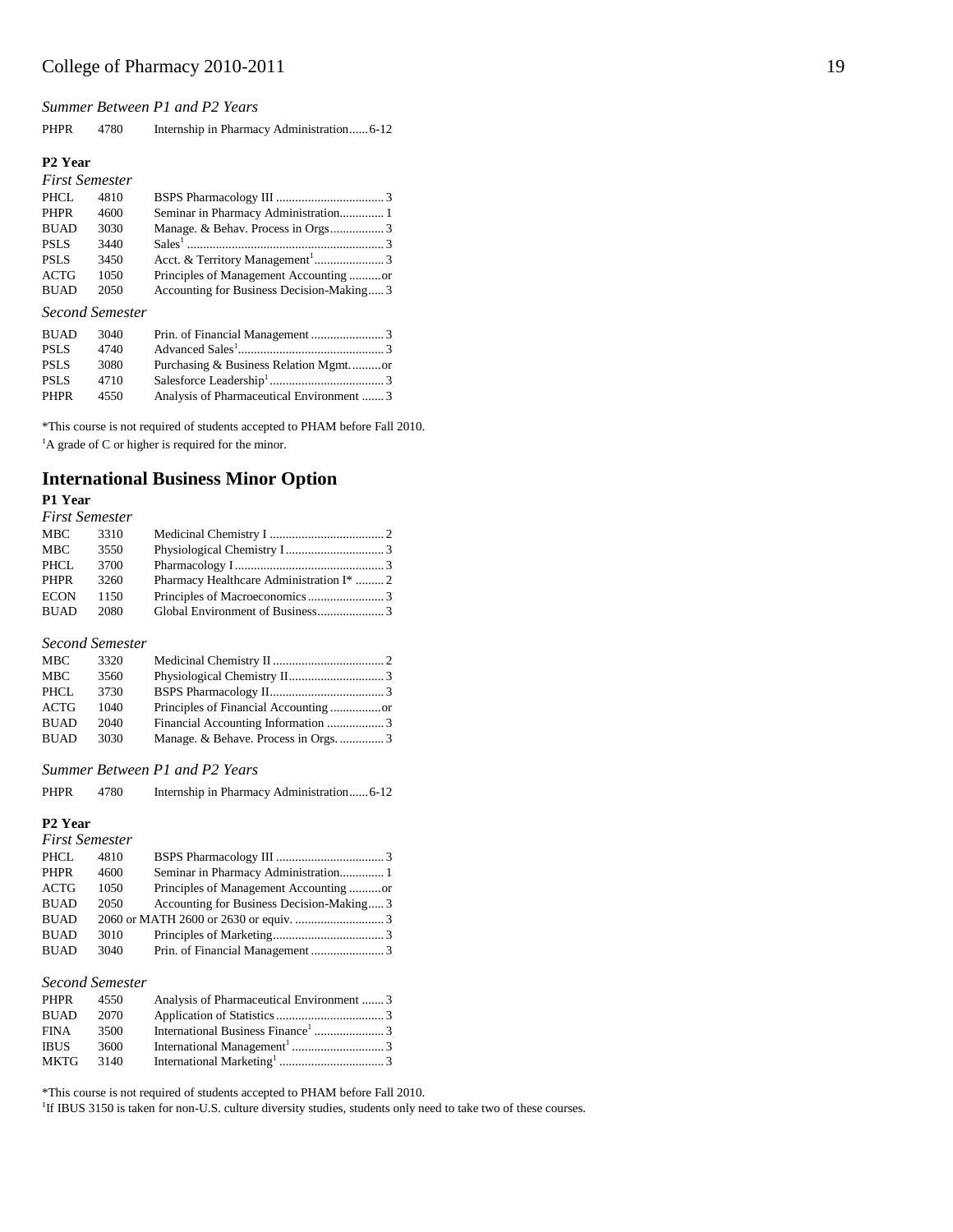# **Business Administration Minor and Professional Sales Minor Option**

#### **P1 Year**

| Pharmacy Healthcare Administration I*  2 |
|------------------------------------------|

#### *Second Semester*

| <b>MBC</b>  | 3320 |                                                 |  |
|-------------|------|-------------------------------------------------|--|
| <b>MBC</b>  | 3560 |                                                 |  |
| PHCL        | 3730 |                                                 |  |
| <b>BUAD</b> | 3010 |                                                 |  |
| <b>ACTG</b> | 1040 |                                                 |  |
| <b>BUAD</b> | 2040 | Financial Accounting Information <sup>1</sup> 3 |  |
| <b>BUAD</b> | 1020 | Microcomputer Applications in Businessor        |  |
| <b>CMPT</b> | 1100 | <b>Computer Information Applications</b>        |  |
|             |      |                                                 |  |

### *Summer Between P1 and P2 Years*

| <b>PHPR</b> | 4780 |  |  |
|-------------|------|--|--|
|-------------|------|--|--|

### **P2 Year**

#### *First Semester*

| PHCL        | 4810 |                                                        |
|-------------|------|--------------------------------------------------------|
| <b>PHPR</b> | 4600 | Seminar in Pharmacy Administration 1                   |
| <b>PSLS</b> | 3440 |                                                        |
| <b>PSLS</b> | 3450 | Account & Territory Management <sup>1</sup> 3          |
| <b>ACTG</b> | 1050 | Principles of Management Accounting <sup>1</sup> or    |
| <b>BUAD</b> | 2050 | Accounting for Business Decision-Making <sup>1</sup> 3 |
| <b>BUAD</b> | 3030 |                                                        |

#### *Second Semester*

| PHPR        | 4550 | Analysis of Pharmaceutical Environment  3 |  |
|-------------|------|-------------------------------------------|--|
| <b>BUAD</b> | 2070 |                                           |  |
| <b>BUAD</b> | 3040 |                                           |  |
| PSLS        | 4740 |                                           |  |
| <b>PSLS</b> | 3080 |                                           |  |
| <b>PSLS</b> | 4710 |                                           |  |

\*This course is not required of students accepted to PHAM before Fall 2010.

<sup>1</sup>A grade of C or higher is required for the minors.

2 If IBUS 3150 is taken for non-U.S. culture diversity studies, students don't need to take BUAD 2070.

# **International Business & Business Administration Minors Option**

# **P1 Year**

| <b>First Semester</b> |
|-----------------------|
|                       |

| <b>MBC</b>  | 3310 |                                          |  |
|-------------|------|------------------------------------------|--|
| <b>MBC</b>  | 3550 |                                          |  |
| <b>PHCL</b> | 3700 |                                          |  |
| <b>PHPR</b> | 3260 | Pharmacy Healthcare Administration I*  2 |  |
| <b>ECON</b> | 1150 |                                          |  |
| <b>BUAD</b> | 2080 |                                          |  |
| <b>BUAD</b> | 1020 | Microcomputer Applications in Businessor |  |
| <b>CMPT</b> | 1100 | Computer Information Appl. or Equiv.  3  |  |
|             |      |                                          |  |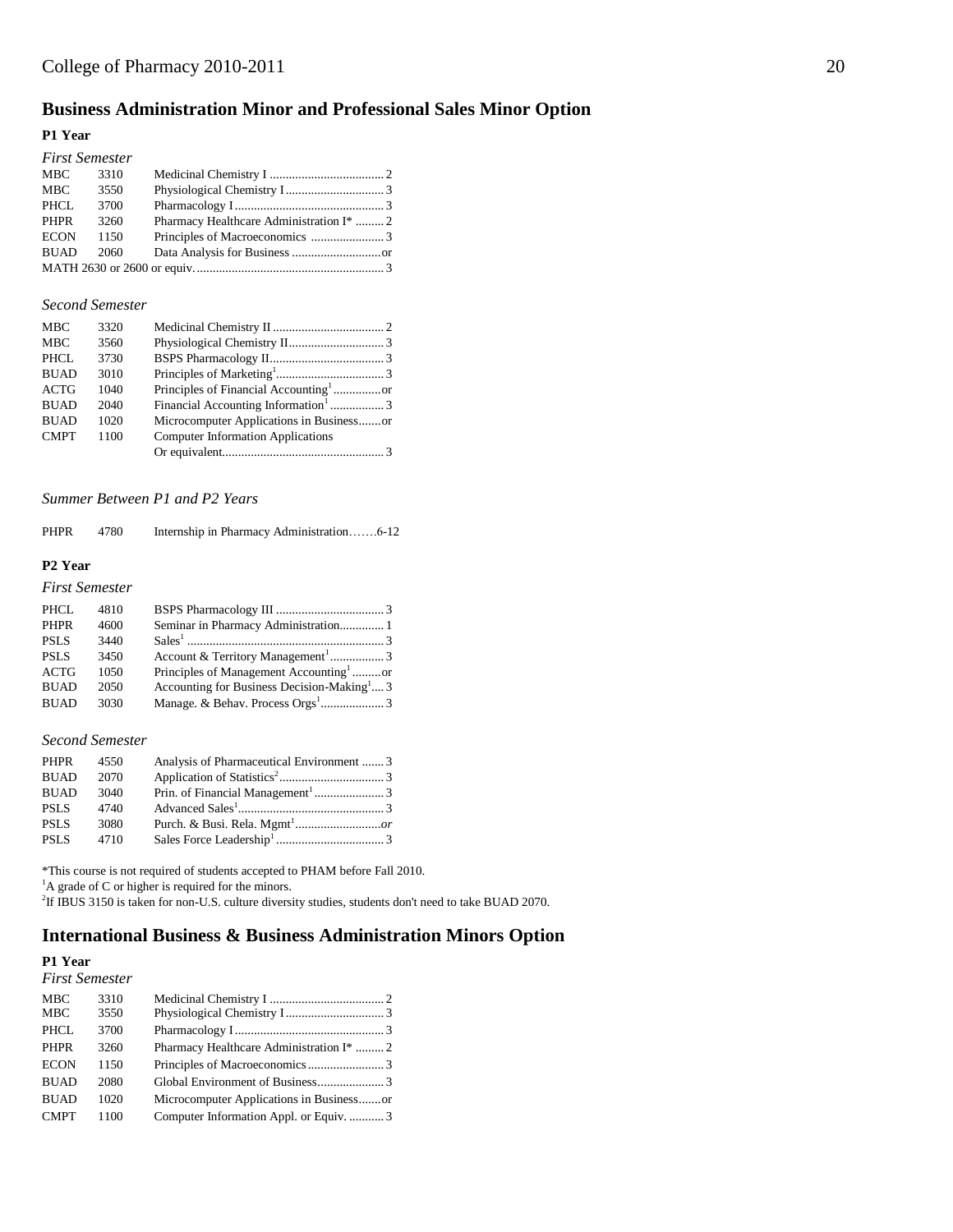#### *Second Semester*

| Manage. & Behave. Proces. in Orgs <sup>1</sup> 3 |
|--------------------------------------------------|
|                                                  |
| Financial Accounting Information <sup>1</sup> 3  |
|                                                  |

*Summer Between P1 and P2 Years*

| <b>PHPR</b> | 4780 | Internship in Pharmacy Administration6-12 |  |
|-------------|------|-------------------------------------------|--|
|-------------|------|-------------------------------------------|--|

#### **P2 Year**

| <b>First Semester</b> |      |                                                        |
|-----------------------|------|--------------------------------------------------------|
| PHCL                  | 4810 |                                                        |
| <b>PHPR</b>           | 4600 |                                                        |
| <b>BUAD</b>           | 3010 |                                                        |
| <b>BUAD</b>           | 3040 |                                                        |
| <b>ACTG</b>           | 1050 | Principles of Management Accounting <sup>1</sup> or    |
| <b>BUAD</b>           | 2050 | Accounting for Business Decision-Making <sup>1</sup> 3 |
| <b>BUAD</b>           | 2060 |                                                        |
| <b>MATH</b>           |      |                                                        |

#### *Second Semester*

| PHPR        | 4550 | Analysis of Pharmaceutical Environment  3            |  |
|-------------|------|------------------------------------------------------|--|
| <b>BUAD</b> | 2070 | Appl. of Stats in Bus Decision Making <sup>1</sup> 3 |  |
| <b>FINA</b> | 3500 |                                                      |  |
| <b>IBUS</b> | 3600 |                                                      |  |
| <b>MKTG</b> | 3140 |                                                      |  |

\*This course is not required of students accepted to PHAM before Fall 2010.

<sup>1</sup>A grade of C or higher is required for the Business Administration Minor.

2 If IBUS 3150 is taken for non-U.S. culture diversity studies, students only need to take two of these three courses.

## **Business Administration Minor & M.B.A. Track Option<sup>1</sup>**

### **P1 Year**

#### *First Semester*

| MBC         | 3310 |                                                     |  |
|-------------|------|-----------------------------------------------------|--|
| <b>MBC</b>  | 3550 |                                                     |  |
| PHCL        | 3700 |                                                     |  |
| <b>PHPR</b> | 3260 | Pharmacy Healthcare Administration I <sup>*</sup> 2 |  |
| <b>BUAD</b> | 3030 |                                                     |  |
| <b>ECON</b> | 1150 |                                                     |  |
|             |      |                                                     |  |

#### *Second Semester*

| <b>MBC</b>  | 3320 |  |
|-------------|------|--|
| <b>MBC</b>  | 3560 |  |
| PHCL        | 3730 |  |
| ACTG        | 1040 |  |
| <b>BUAD</b> | 2040 |  |
| <b>BUAD</b> | 2060 |  |
|             |      |  |

*Summer Between P1 and P2 Years*

PHPR 4780 Internship in Pharmacy Administration…….6-12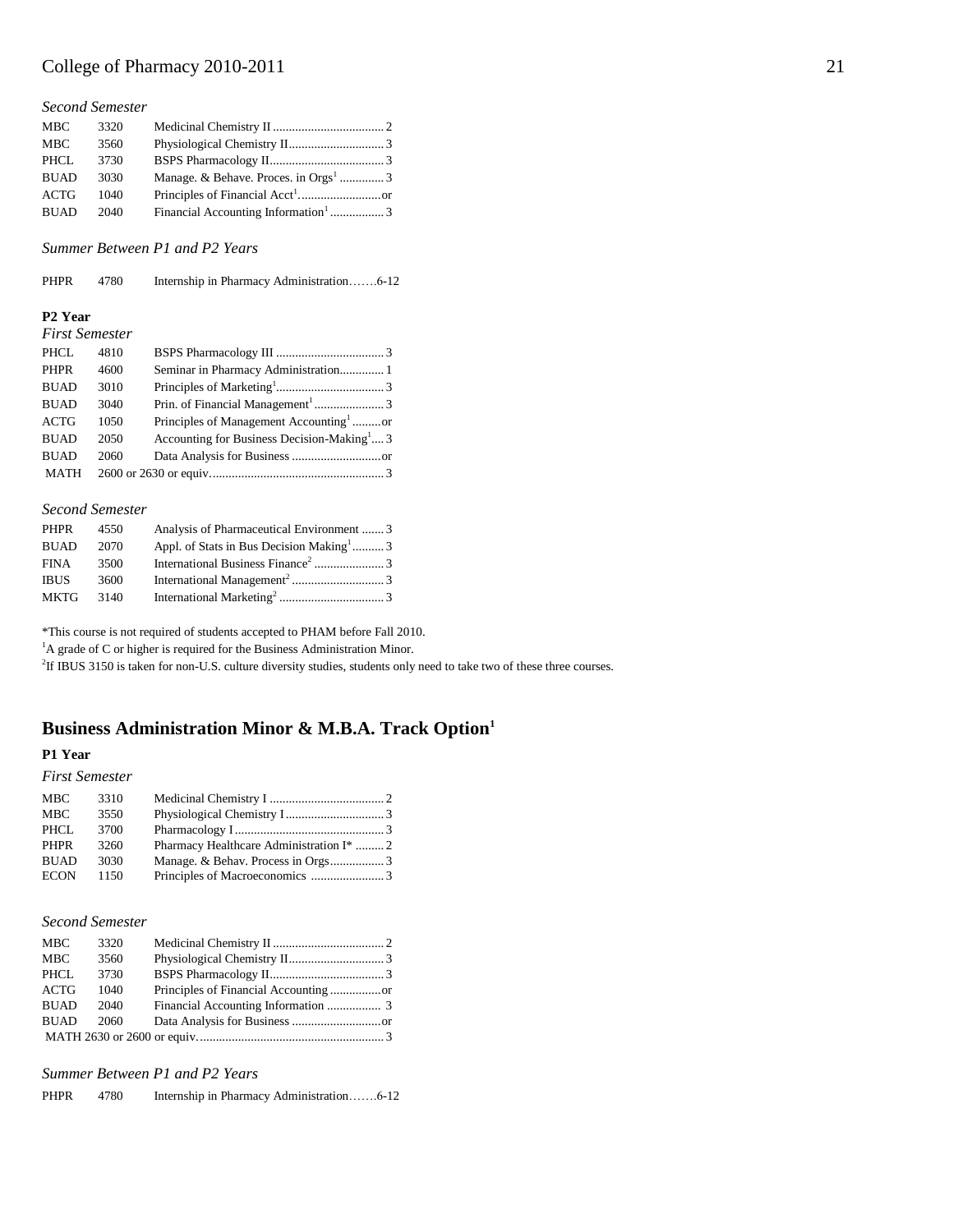#### **P2 Year**

| <b>First Semester</b> |      |                                          |  |
|-----------------------|------|------------------------------------------|--|
| PHCL.                 | 4810 |                                          |  |
| <b>PHPR</b>           | 4600 | Seminar in Pharmacy Administration 1     |  |
| <b>BUAD</b>           | 2070 |                                          |  |
| <b>BUAD</b>           | 3010 |                                          |  |
| <b>ACTG</b>           | 1050 | Principles of Management Accounting or   |  |
| <b>BUAD</b>           | 2050 | Accounting for Business Decision Making3 |  |
|                       |      |                                          |  |

#### *Second Semester*

| <b>PHPR</b> | 4550 |                                          |  |
|-------------|------|------------------------------------------|--|
| <b>BUAD</b> | 3020 |                                          |  |
| <b>BUAD</b> | 3040 |                                          |  |
| <b>BUAD</b> | 1020 | Microcomputer Applications in Businessor |  |
| <b>CMPT</b> | 1100 |                                          |  |

\* This course is not required of students accepted to PHAM before Fall 2010.

<sup>1</sup>This track will enable students to fulfill the prerequisites for the M.B.A. program with grades of C (2.0) or higher in all BUAD courses listed in this curriculum. To be admitted to the M.B.A. program in the College of Business Administration, students must successfully complete the GMAT prior to application.

# **Professional Sales/Business Administration Minors and M.B.A. Track Option<sup>1</sup>**

### **P1 Year**

### *First Semester*

| <b>MBC</b>  | 3310 |                                                     |  |
|-------------|------|-----------------------------------------------------|--|
| MBC         | 3550 |                                                     |  |
| PHCL        | 3700 |                                                     |  |
| <b>PHPR</b> | 3260 | Pharmacy Healthcare Administration I <sup>*</sup> 2 |  |
| <b>BUAD</b> | 3030 |                                                     |  |
| <b>ECON</b> | 1150 |                                                     |  |

#### *Second Semester*

| <b>MBC</b>  | 3320 |  |
|-------------|------|--|
| <b>MBC</b>  | 3560 |  |
| <b>PHCL</b> | 3730 |  |
| <b>BUAD</b> | 3010 |  |
| <b>ACTG</b> | 1040 |  |
| <b>BUAD</b> | 2040 |  |
| <b>BUAD</b> | 2060 |  |
| MATH        |      |  |
|             |      |  |

#### *Summer Between P1 and P2 Years*

| Internship in Pharmacy Administration6-12 |
|-------------------------------------------|
|                                           |

### **P2 Year**

### *First Semester*

| PHCL        | 4810 |                                          |  |
|-------------|------|------------------------------------------|--|
| <b>PHPR</b> | 4600 |                                          |  |
| <b>BUAD</b> | 2070 | Appl. of Stats in Bus Decision-making  3 |  |
| <b>PSLS</b> | 3440 |                                          |  |
| <b>PSLS</b> | 3450 |                                          |  |
| ACTG        | 1050 | Principles of Management Accounting or   |  |
| <b>BUAD</b> | 2050 | Accounting for Business Decision Making3 |  |
|             |      |                                          |  |

## *Second Semester*

| PHPR        | 4550 |                                       |  |
|-------------|------|---------------------------------------|--|
| <b>BUAD</b> | 3020 | Principles of Mfg. & Service Systems3 |  |
| <b>BUAD</b> | 3040 |                                       |  |
| PSL S       | 4740 |                                       |  |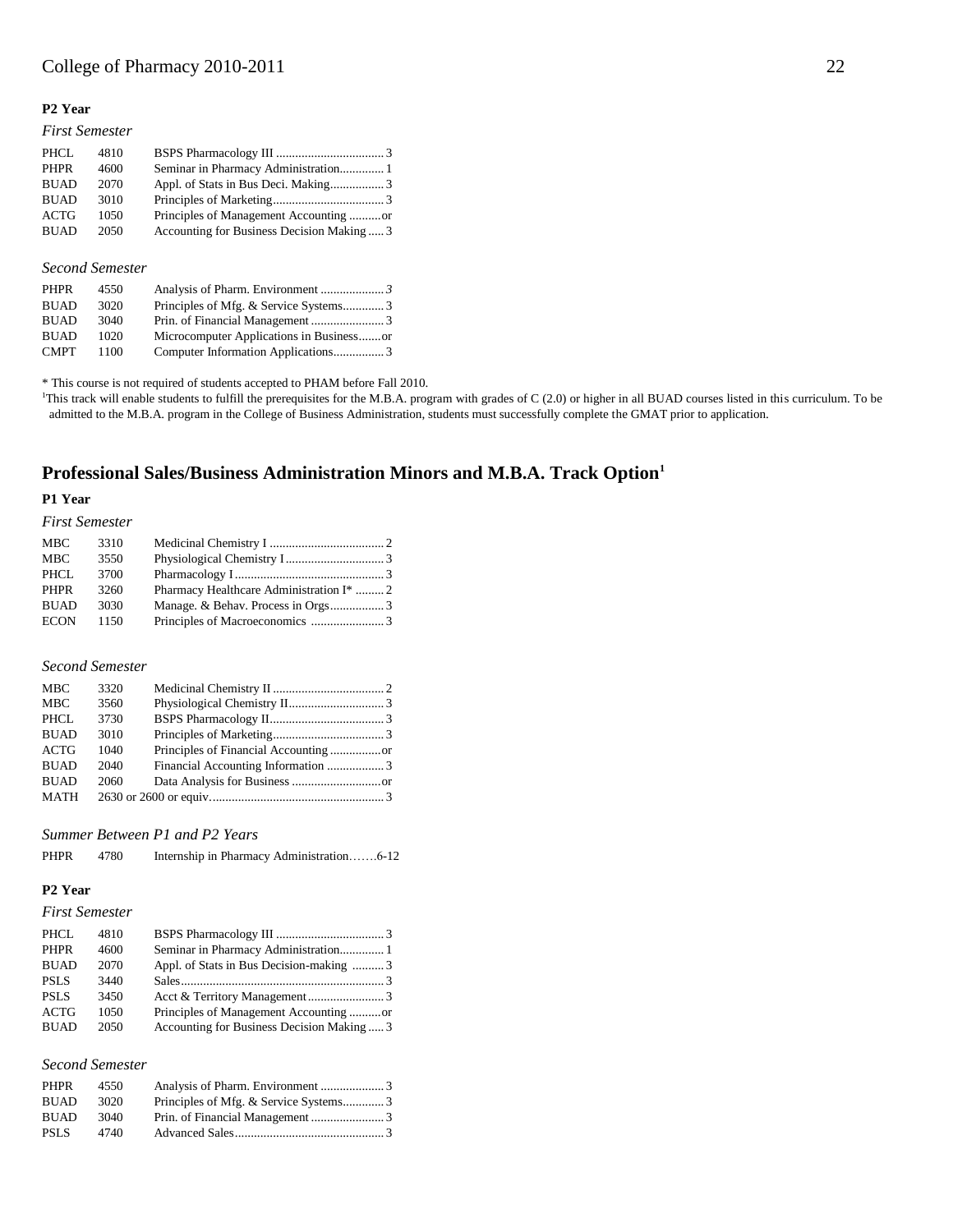| <b>PSLS</b> | 3080  |                                             |
|-------------|-------|---------------------------------------------|
| <b>PSLS</b> | 4710  |                                             |
| <b>BUAD</b> | 1020. | Microcomputer Applications in Businessor    |
| <b>CMPT</b> | 1100  | Computer Information Appli or equivalent  3 |

\* This course is not required of students accepted to PHAM before Fall 2010.

<sup>1</sup>This track will enable students to have double minors and fulfill the prerequisites for the MBA program with grades of "C" (2.0) or higher in all BUAD and PSLS courses listed in this curriculum. To be admitted to the MBA program students must successfully complete the GMAT prior to application.

### **International Business/Business Administration Minors & MBA Track Option<sup>1</sup>**

#### **P1 Year** *First Semester*

| r irst semester                                          |  |
|----------------------------------------------------------|--|
| MBC<br>3310                                              |  |
| MBC<br>3550                                              |  |
| PHCL<br>3700                                             |  |
| Pharmacy Healthcare Administration I*  2<br>PHPR<br>3260 |  |
| <b>BUAD</b><br>2080                                      |  |
| ECON<br>- 1150                                           |  |

#### *Second Semester*

| MBC         | 3320 |                                    |  |
|-------------|------|------------------------------------|--|
| <b>MBC</b>  | 3560 |                                    |  |
| PHCL.       | 3730 |                                    |  |
| <b>BUAD</b> | 3030 | Manage. & Behave. Process in Orgs3 |  |
| <b>BUAD</b> |      |                                    |  |
| BUAD        |      |                                    |  |

#### *Summer Between P1 and P2 Years*

PHPR 4780 Internship in Pharmacy Administration…….6-12

#### **P2 Year**

#### *First Semester* PHCL 4810 BSPS Pharmacology III .................................. 3 PHPR 4600 Seminar in Pharmacy Administration.............. 1 BUAD 3010 Principles of Marketing................................... 3 BUAD 3040 Prin. of Financial Management ....................... 3 IBUS 3600 International Management<sup>2</sup> ............................. 3 ACTG 1050 Principles of Management Accounting ..........or BUAD 2050 Accounting for Business Decision Making ..... 3 BUAD 2060 Data Analysis for Business ............................or MATH 2630 or 2600 or equiv............................................................ 3

#### *Second Semester*

| <b>PHPR</b> | 4550 |                                        |  |
|-------------|------|----------------------------------------|--|
| <b>BUAD</b> | 2070 | Appl. of Stats in Bus Decision Making3 |  |
| <b>BUAD</b> | 3020 |                                        |  |
| <b>FINA</b> | 3500 |                                        |  |
| <b>MKTG</b> | 3140 |                                        |  |

\* This course is not required of students accepted to PHAM before Fall 2010.

<sup>1</sup>This track will enable students to fulfill the prerequisites for the MBA program with grades of C  $(2.0)$  or higher in all BUAD courses listed above.

To be admitted to the MBA program, students must successfully complete the GMAT prior to application.

2 If IBUS 3150 is taken for non-U.S. culture diversity studies, students only need to take two of these three courses.

### **B.S.P.S. Internship Description**

All four majors in the bachelor of science in pharmaceutical sciences degree program require real-life workplace internships in a variety of appropriate settings at local, regional, national and international sites. Most students schedule their internships in the summer after their P1 year. Students are generally assigned to ongoing projects at the site and are evaluated on their performance by the project supervisor. A brief paper describing their role in the project is submitted to the coordinator for their major following completion of the practicum.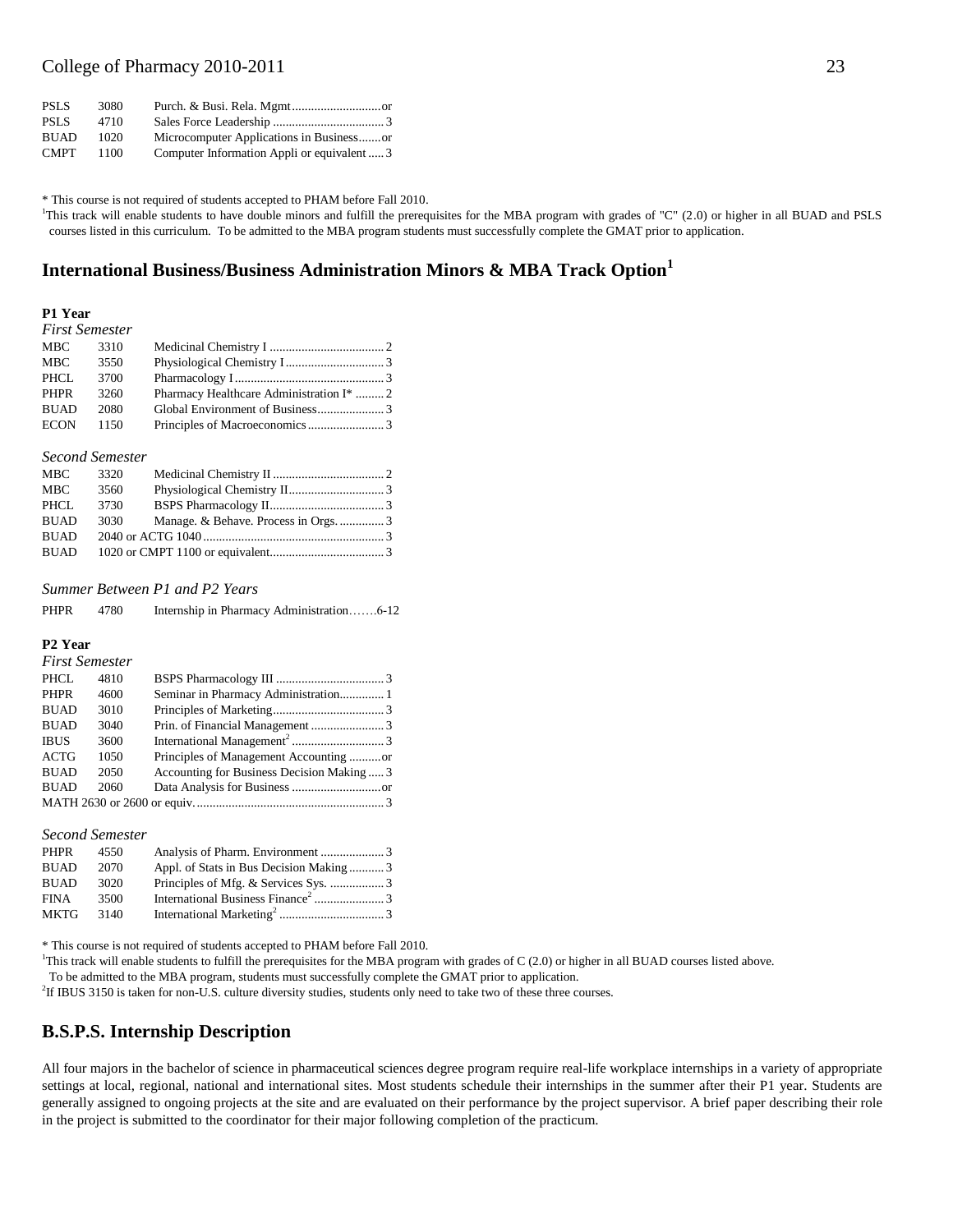# **Doctor of Pharmacy Degree Requirements**

Following admission to the professional division, the entry-level Pharm.D. program students will complete a bachelor of science in pharmaceutical sciences degree prior to more focused course work on pharmacotherapy and pharmaceutical care. Students in the entry-level Pharm.D. track who have completed the bachelor of science in pharmaceutical sciences degree at The University of Toledo are eligible to continue in the Pharm.D. program. Students who have completed a five year B.S. in Pharmacy degree and who wish to obtain a Pharm.D. degree should see the graduate section of the catalog.

In order to graduate with a Pharm.D. degree, students must meet the current academic performance standards. Only students who successfully complete the Pharm.D. degree will qualify for licensure in the practice of pharmacy. A total of 137 semester hours is required for graduation with the bachelor of science in pharmaceutical sciences-Pharm.D. track degree. The curriculum is outlined below.

## **Preprofessional Division Requirements**

#### **First Year**

#### *Fall Semester*

| BIOL 2150 |  |  |
|-----------|--|--|
| BIOL 2160 |  |  |
| CHEM 1230 |  |  |
| CHEM 1280 |  |  |
|           |  |  |
|           |  |  |
|           |  |  |

#### *Sping Semester*

| BIOL 2170 |  |  |
|-----------|--|--|
| BIOL 2180 |  |  |
| CHEM 1240 |  |  |
|           |  |  |
|           |  |  |
|           |  |  |

#### **Second Year**

#### *Fall Semester*

| CHEM | 2410      |  |
|------|-----------|--|
| CHEM | 2460      |  |
| PHCL | 2600      |  |
|      | PHYS 1750 |  |
|      |           |  |
|      |           |  |
|      |           |  |

#### *Spring Semester*

| CHEM 2420 |  |  |
|-----------|--|--|
| CHEM 2470 |  |  |
|           |  |  |
|           |  |  |
|           |  |  |
|           |  |  |

#### \* Suggested sequence

**\*\***Select a course that will simultaneously fulfill a UT diversity studies Core Curriculum requirement.

### **Professional Division Requirements**

PPT: Pathophysiology and Pharmacotherapy PPD: Professional Practice Development PHCAD: Pharmacy Health Care Administration IPPE: Introductory Pharmacy Practice Experience APPE: Advanced Pharmacy Practice Experience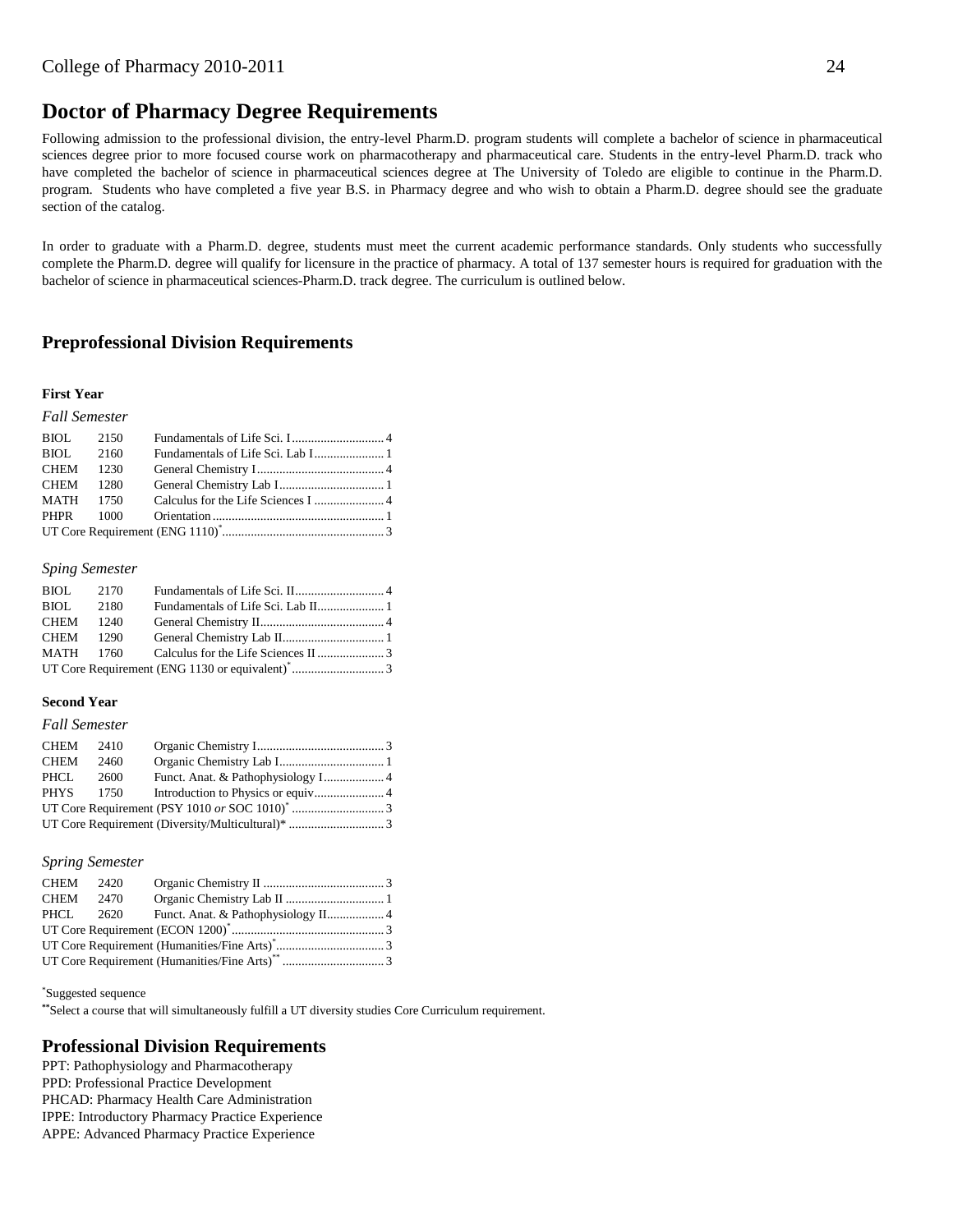### **P1 Year**

#### *Fall Semester* MBC 3310 Medicinal Chemistry I .................................... 2 MBC 3550 Physiological Chemistry I............................... 3 PHCL 3700 Pharmacology I............................................... 3 PHPR 3130 PPT-1 .............................................................. 2 PHPR 3070 PPD-1.............................................................. 4 PHPR 3260 PHCAD-1 ....................................................... 2 PHPR 3920 Introductory Pharmacy Practice Experience 1.1

#### *Spring Semester*

| <b>MBC</b>  | 3320 |                                               |  |
|-------------|------|-----------------------------------------------|--|
| <b>MBC</b>  | 3560 |                                               |  |
| <b>MBC</b>  | 3800 |                                               |  |
| MBC         | 3850 | Microbiology & Immunology Lab  1              |  |
| PHCL        | 3720 |                                               |  |
| <b>PHPR</b> | 3140 |                                               |  |
| <b>PHPR</b> | 3080 |                                               |  |
| <b>PHPR</b> | 3920 | Introductory Pharmacy Practice Experience 1.1 |  |

### **P2 Year**

| <b>Fall Semester</b> |      |                                               |
|----------------------|------|-----------------------------------------------|
| PHPR                 | 4160 |                                               |
| PHCL.                | 4700 |                                               |
| <b>PHPR</b>          | 4070 |                                               |
| <b>PHPR</b>          | 4130 | $PPT-3$ 4                                     |
| PHPR                 | 4920 | Introductory Pharmacy Practice Experience 2.1 |
|                      |      | Undergraduate Professional Electives*3        |

### *Spring Semester*

| <b>MBC</b>  | 4300 |                                               |  |
|-------------|------|-----------------------------------------------|--|
| PHCL        | 4720 |                                               |  |
| <b>PHPR</b> | 4330 | Research Design & Drug Literature Eval I 2    |  |
| <b>PHPR</b> | 4080 |                                               |  |
| <b>PHPR</b> | 4140 |                                               |  |
| <b>PHPR</b> | 4520 |                                               |  |
| PHPR        | 4920 | Introductory Pharmacy Practice Experience 2.1 |  |
|             |      |                                               |  |

\* A total of 3 credit hours of Undergraduate Professional Electives is required

Note: At the end of the P2 year, students are candidates for a B.S. degree in pharmaceutical sciences leading toward a Pharm.D. degree.

#### **P3 Year**

*Summer Semester Immediately Following P2 Year*

### *Fall Semester*

| <b>MBC</b>  | 5300 | Molecular Basis of Cancer Chemotherapy  1     |  |
|-------------|------|-----------------------------------------------|--|
| <b>PHPR</b> | 5300 | Design & Applications of Cancer Chemo1        |  |
| <b>PHPR</b> | 6070 |                                               |  |
| <b>PHPR</b> | 6130 |                                               |  |
| <b>PHPR</b> | 6160 | Advanced Applied Pharmacokinetics 3           |  |
| <b>PHPR</b> | 6260 |                                               |  |
| <b>PHPR</b> | 6610 |                                               |  |
| <b>PHPR</b> | 6340 | Research Design & Drug Literature Eval 2 2    |  |
| <b>PHPR</b> | 6920 | Introductory Pharmacy Practice Experience 3.1 |  |
|             |      |                                               |  |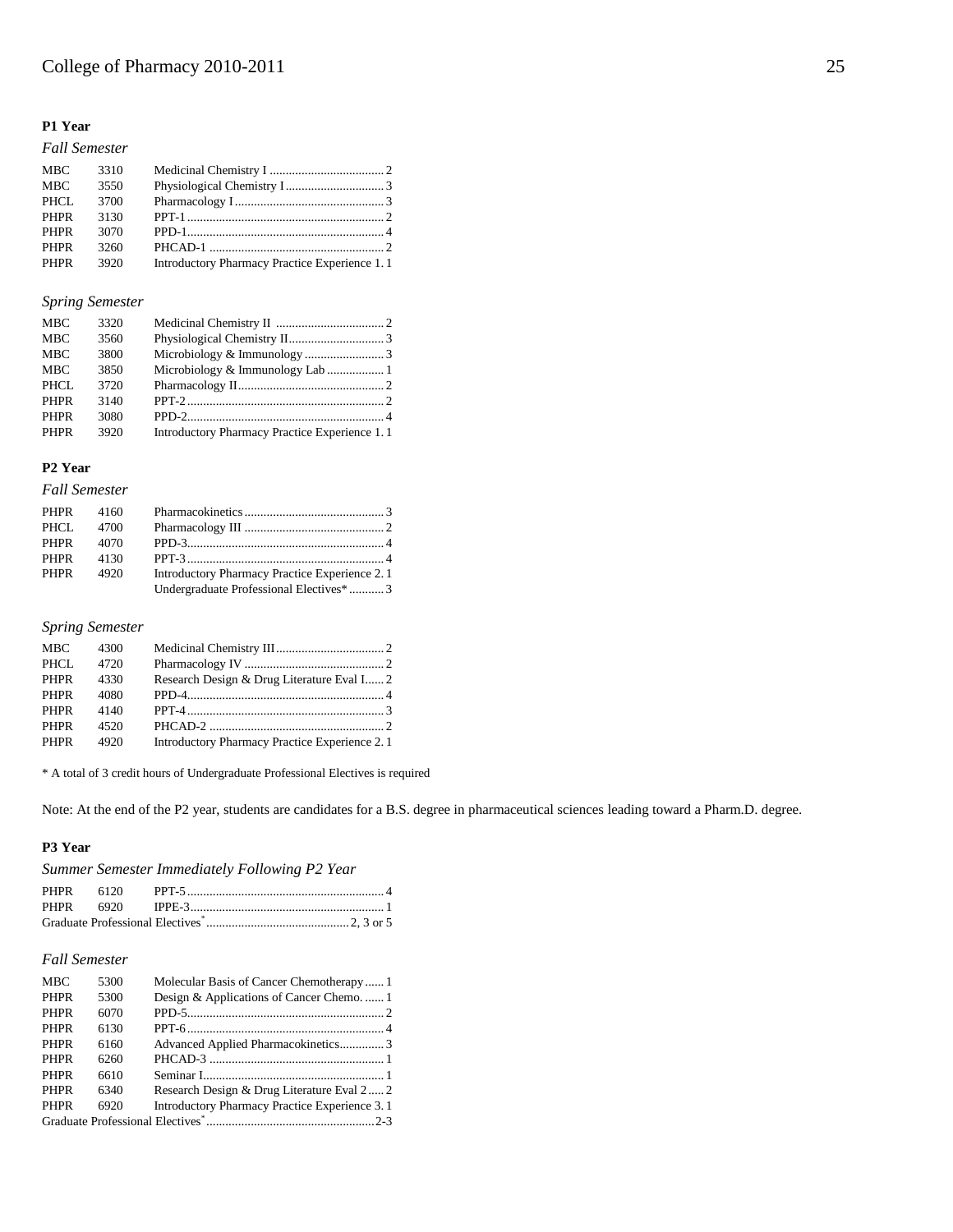#### *Spring Semester*

| <b>MBC</b>  | 6320 |                                            |  |
|-------------|------|--------------------------------------------|--|
| PHCL        | 6320 | Neurological & Psychiatric Pharmacology  1 |  |
| <b>PHPR</b> | 6080 |                                            |  |
| <b>PHPR</b> | 6140 |                                            |  |
| <b>PHPR</b> | 6250 |                                            |  |
| <b>PHPR</b> | 6280 |                                            |  |
| <b>PHPR</b> | 6310 |                                            |  |
|             |      |                                            |  |

\* A total of 5 credit hours of Graduate Professional Electives is required

#### **P4 Year**

### *Fall Semester:*

| PHPR        | 8620 |                                                     |  |
|-------------|------|-----------------------------------------------------|--|
| <b>PHPR</b> |      | 8940:001 Advanced Pharmacy Practice Experience I 4  |  |
| <b>PHPR</b> |      | 8940:002 Advanced Pharmacy Practice Experience II4  |  |
| <b>PHPR</b> |      | 8940:003 Advanced Pharmacy Practice Experience III4 |  |
| <b>PHPR</b> |      | 8940:004 Advanced Pharmacy Practice Experience IV4  |  |

Option of graduate elective (if not completed in P3) By DL if not in PHPR 8620 Seminar II

#### *Spring Semester*

| <b>PHPR</b> | 8620 |                                                       |
|-------------|------|-------------------------------------------------------|
| <b>PHPR</b> |      | 8940:005 Advanced Pharmacy Practice Experience V4     |
| <b>PHPR</b> |      | 8940:006 Advanced Pharmacy Practice Experience VI4    |
| <b>PHPR</b> |      | 8940:007 Advanced Pharmacy Practice Experience VII.4  |
| <b>PHPR</b> |      | 8940:008 Advanced Pharmacy Practice Experience VIII 4 |
|             |      |                                                       |

Option of graduate elective (if not completed in P3) By DL if not in PHPR 8620 Seminar II

Note: At the end of the P4 year, students are candidates for a Pharm.D. degree.

# **Pharm.D. Undergraduate Professional Electives**

The following is a list of recommended undergraduate professional electives. A total of 3 credit hours of undergraduate professional electives is required. Other electives may be chosen with the written approval of the College of Pharmacy Curriculum Committee.To count towards professional elective requirements, a grade of C or better must be earned in a course. Credit for courses taken outside The University of Toledo can be counted towards professional elective credit requirements if a grade of C or better is earned, but grades will not be factored into College of Pharmacy or University of Toledo GPA calculations.

College of Pharmacy

| Research with individual faculty (must be arranged before registering) |      |                                                              |  |
|------------------------------------------------------------------------|------|--------------------------------------------------------------|--|
| <b>MBC</b>                                                             | 4910 | Problems in Biomedicinal Chemistry 1-3                       |  |
| <b>MBC</b>                                                             | 4900 | Honors Seminar Med & Biol Chem,  1-3                         |  |
| <b>MBC</b>                                                             | 4960 | Honors Thesis Med & Biol Chem. 2-5                           |  |
| PHCL                                                                   | 4910 |                                                              |  |
| <b>PHCL</b>                                                            | 4900 | Honors Seminar in Pharmacology 1-3                           |  |
| PHCL                                                                   | 4960 |                                                              |  |
| <b>PHPR</b>                                                            | 3730 | Chemical Dependency & The Pharmacist 3                       |  |
| PHPR                                                                   | 4590 | Readings Access & Cultural Competence 2                      |  |
| <b>PHPR</b>                                                            | 4910 | Pharmacy Practice Problems 1-5                               |  |
| <b>PHPR</b>                                                            | 4900 | Honors Seminar in Pharmacy Practice  1-3                     |  |
| <b>PHPR</b>                                                            | 4960 | Honors Thesis in Pharmacy Practice2-5                        |  |
| PHCL                                                                   | 4730 |                                                              |  |
| PHCL                                                                   | 4750 |                                                              |  |
| PHCL                                                                   | 4630 |                                                              |  |
| <b>MBC</b>                                                             | 4710 |                                                              |  |
|                                                                        |      | MBC 4710 is only for students seeking double B.S.P.S. major. |  |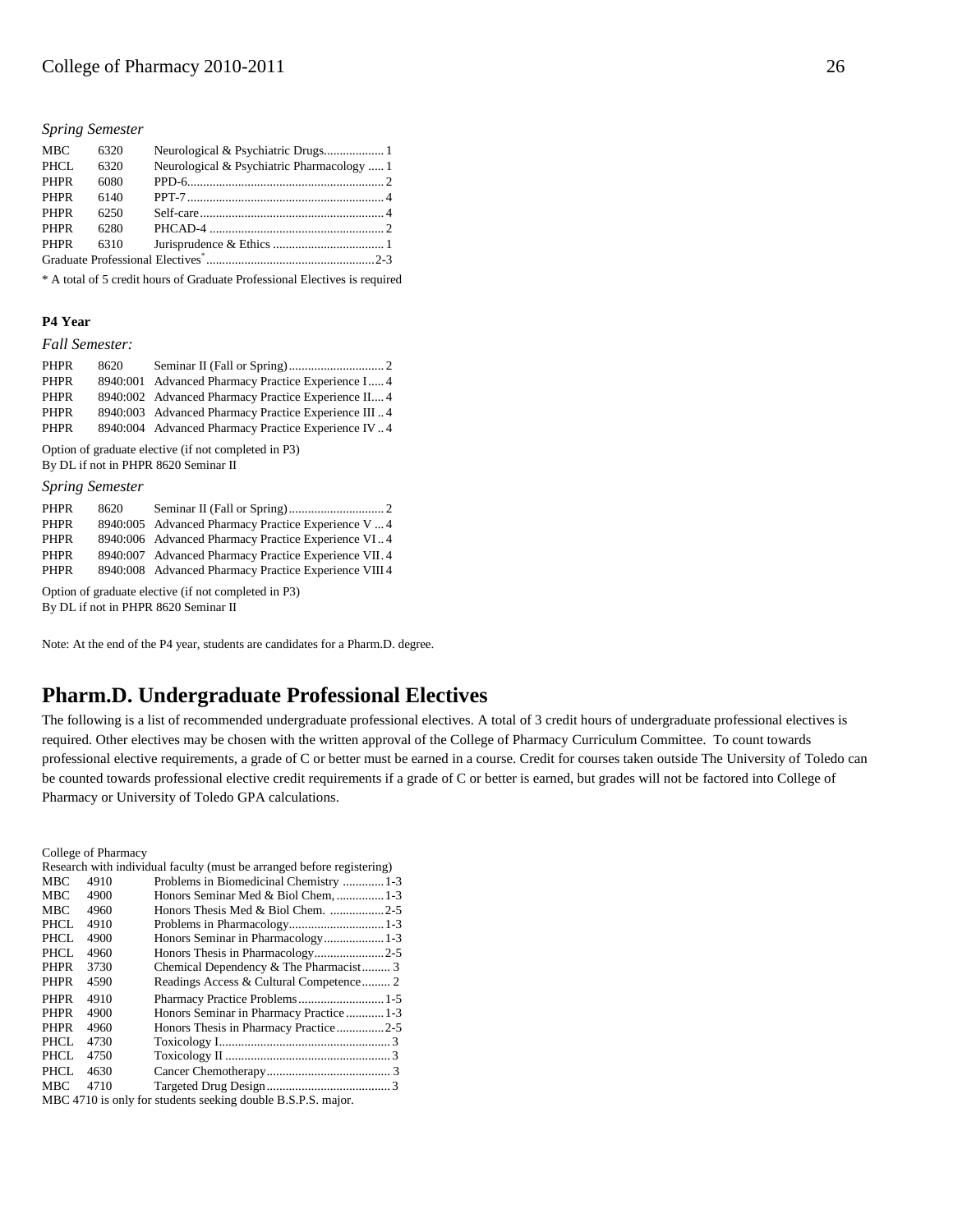|                  | College of Arts and Science |                                             |  |
|------------------|-----------------------------|---------------------------------------------|--|
| BIOL             | 3010                        |                                             |  |
| BIOL             | 3210                        |                                             |  |
| BIOL             | 4110                        |                                             |  |
| BIOL             | 4210                        |                                             |  |
| PHIL.            | 3310                        |                                             |  |
| MATH             | 2600                        |                                             |  |
| PHIL.            | 3370                        |                                             |  |
| <b>PSC</b>       | 4330                        |                                             |  |
|                  |                             |                                             |  |
|                  | College of Business         |                                             |  |
| <b>BUAD</b>      | 2040                        | Financial Accounting Information 3          |  |
| <b>BUAD</b>      | 2050                        | Accounting Business Decision Making 3       |  |
| <b>BUAD 3010</b> |                             |                                             |  |
| BUAD             | 3030                        | Manage. & Behave. Processing Orgs.  3       |  |
| <b>BUAD</b>      | 3040                        | Principles of Financial Management3         |  |
| BUAD             | 3470                        | Legal & Ethical Environment of Business 3   |  |
|                  |                             | College of Health Science and Human Service |  |
| COUN 3140        |                             | Substance Abuse Prevention and              |  |
|                  |                             |                                             |  |
| <b>HCAR</b>      | 4510                        | Medical and Legal Aspects of Healthcare  3  |  |
| HEAL             | 2800                        |                                             |  |
| HEAL             | 3300                        |                                             |  |
| HEAL.            | 3600                        |                                             |  |
| HEAL.            | 4100                        |                                             |  |
| HEAL             | 4400                        |                                             |  |
| HEAL.            | 4560                        |                                             |  |
| HEAL             | 4700                        |                                             |  |
| HEAL             | 4750                        |                                             |  |
|                  |                             |                                             |  |

# **Pharm.D. Professional Electives**

The following is a list of recommended graduate professional electives. A total of 5 credit hours of graduate professional electives is required. Other electives may be chosen with the written approval of the College of Pharmacy Curriculum Committee. A graduate course which significantly overlaps in content with a course used to fulfill the undergraduate professional elective requirement will not count towards fulfilling the graduate professional elective requirement. Credit for courses taken outside The University of Toledo can be counted towards professional elective credit requirements if a grade of C or better is earned, but grades will not be factored into College of Pharmacy or University of Toledo GPA calculations.

### **MBC**

| <b>MBC</b> | 5100/ | Research Practices in Medicinal Chemistry  1 |
|------------|-------|----------------------------------------------|
|            | 7100  |                                              |
| <b>MBC</b> | 5380  |                                              |
| <b>MBC</b> | 5620/ |                                              |
|            | 7620  |                                              |
| <b>MBC</b> | 6100/ |                                              |
|            | 8100  |                                              |
| <b>MBC</b> | 6190/ |                                              |
|            | 8190  |                                              |
| <b>MBC</b> | 6200/ |                                              |
|            | 8200  |                                              |
| <b>MBC</b> | 6420  | Protein Chemistry/CHEM 6510/8510  2 or 4     |
| <b>MBC</b> | 6430/ | Nucleic Acid Chem/CHEM 6530/85302 or 4       |
|            | 8430  |                                              |
| <b>MBC</b> | 6440/ | Enzymology/CHEM 6520/85202 or 4              |
|            | 8440  |                                              |
| <b>MBC</b> | 6750/ | Bioorganic Chemistry: Chemical               |
|            | 8750  |                                              |
| <b>MBC</b> | 6800/ |                                              |
|            | 8800  |                                              |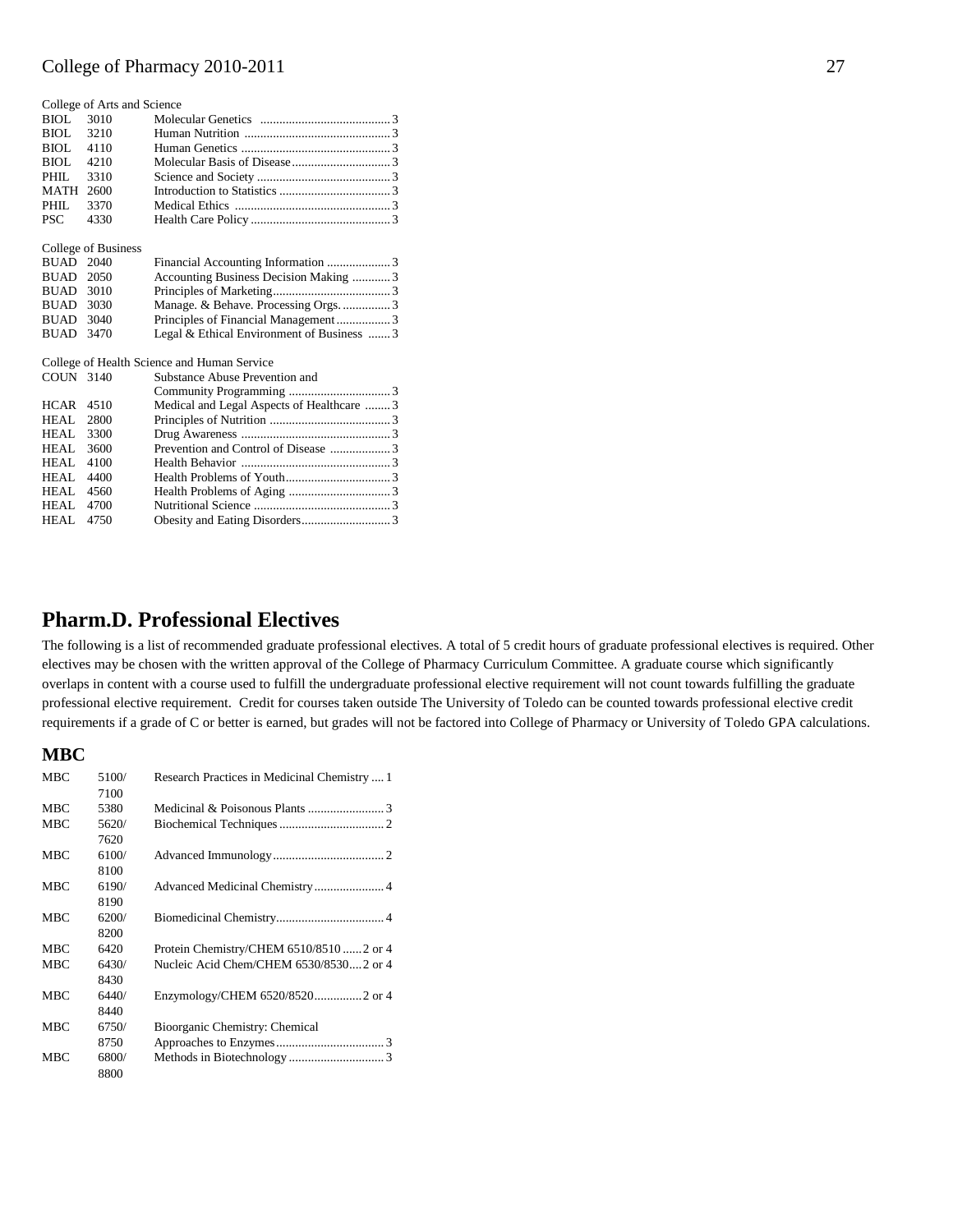# **PHCL**

| PHCL 5630 |  |  |
|-----------|--|--|
| PHCL 5730 |  |  |
| PHCL 5750 |  |  |
| PHCL 5760 |  |  |
| PHCL 5990 |  |  |
| PHCL 6600 |  |  |
| PHCL 6770 |  |  |

### **PHPR - Administration**

| <b>PHPR</b> | 5590 | Readings Access & Cultural Competence2         |
|-------------|------|------------------------------------------------|
| <b>PHPR</b> | 5810 | Finance & Personal Planning for Pharmacists. 1 |
| <b>PHPR</b> | 5990 | Problems in Pharmacy Practice 1 to 6           |
| <b>PHPR</b> | 6530 | Research Methods in Pharmacy Practice3         |
| <b>PHPR</b> | 6600 |                                                |
| <b>PHPR</b> | 6670 | Chemical Dependency & The Pharmacist3          |
| <b>PHPR</b> | 6810 | Hospital Pharmacy Administration 3             |
| <b>PHPR</b> | 6820 | Selected Topics in Hospital Pharmacy 3         |
| <b>PHPR</b> | 6830 | <b>Advanced Community Pharmacy</b>             |
|             |      |                                                |
| <b>PHPR</b> | 6840 | Selected Topics in Community Pharmacy3         |
| <b>PHPR</b> | 6980 |                                                |

### **PHPR - Industrial**

| <b>PHPR</b> | 5680 |                                   |  |
|-------------|------|-----------------------------------|--|
| <b>PHPR</b> | 5690 |                                   |  |
| <b>PHPR</b> | 5710 | Selected Topics in Pharmaceutical |  |
|             |      |                                   |  |
| <b>PHPR</b> | 5720 |                                   |  |
| <b>PHPR</b> | 5990 |                                   |  |
| <b>PHPR</b> | 6950 |                                   |  |
| <b>PHPR</b> | 6980 |                                   |  |
|             |      |                                   |  |

## **PHPR - Clinical**

| PHPR | 6980  |  |
|------|-------|--|
| PHPR | -8540 |  |

# **Additional Recommendations**

| <b>COMM</b> | 6260 | Business Communication and Technology 3 |  |
|-------------|------|-----------------------------------------|--|
| <b>COUN</b> | 6240 |                                         |  |
| <b>COUN</b> |      |                                         |  |
| <b>EDP</b>  | 5210 |                                         |  |
| <b>EDP</b>  | 5230 |                                         |  |
| HEAL        | 5750 |                                         |  |
| <b>HEAL</b> |      |                                         |  |
| <b>MGMT</b> | 5110 |                                         |  |
| <b>NURS</b> | 528  |                                         |  |
| <b>PSC</b>  | 5330 |                                         |  |
| <b>PSY</b>  | 6600 |                                         |  |
| <b>PUBH</b> | 633  |                                         |  |
| <b>SOC</b>  | 5160 |                                         |  |

# **The University of Florida, College of Pharmacy**

| <b>PHA</b> | 5239 | Legal and Org Environ of Medicines Use  3     |
|------------|------|-----------------------------------------------|
| <b>PHA</b> | 6935 | Selected Topics in Pharmacy:                  |
|            |      | Pharmaceutical Crimes Practice & Procedure  3 |
| <b>PHA</b> | 6935 | Selected Topics in Pharmacy:                  |
|            |      |                                               |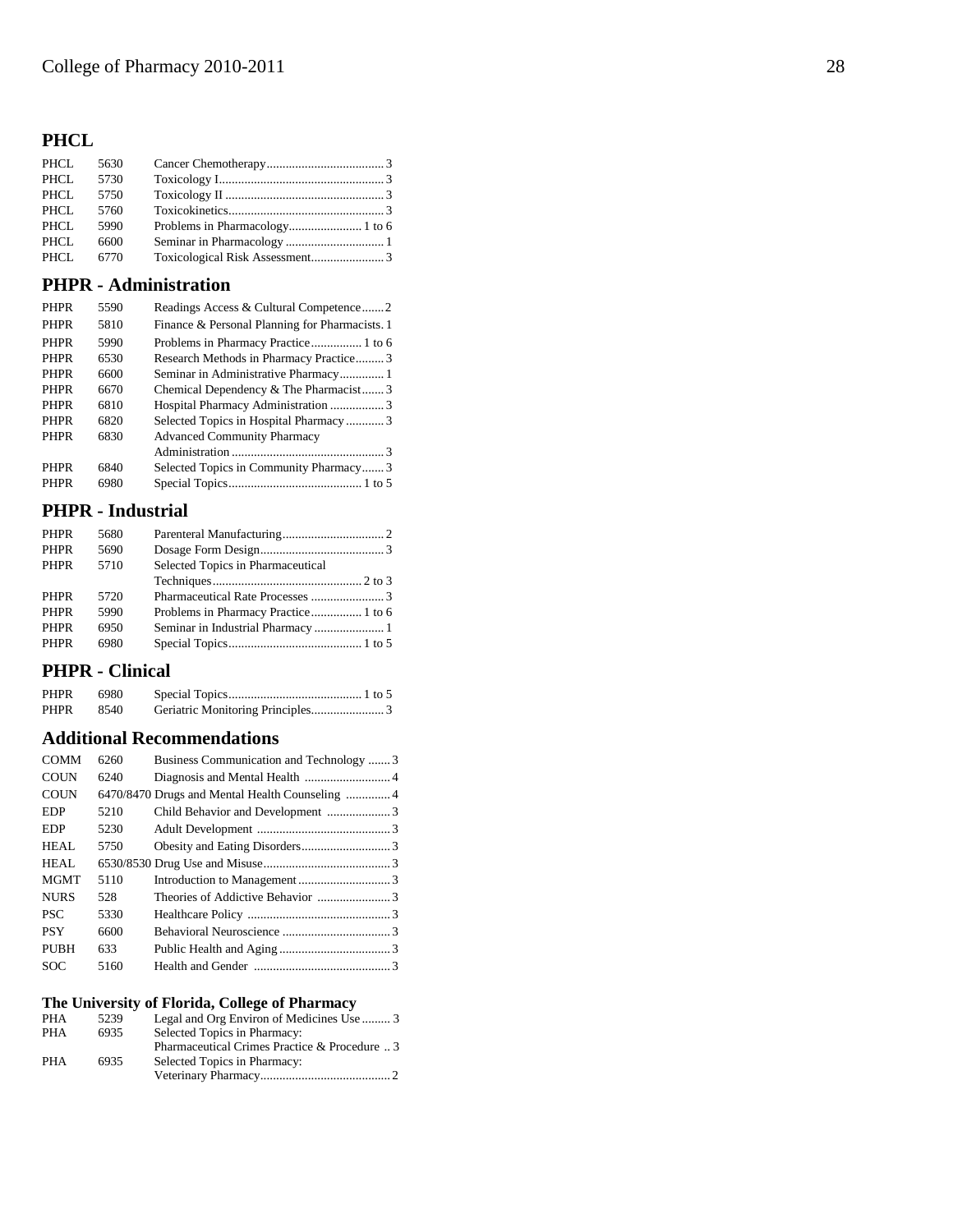# **College of Pharmacy Faculty**

# **Department of Medicinal and Biological Chemistry**

**James Bretz , 2007,** instructor B.S. Binghamton University in Binghamton NY; Ph.D. Michigan State University

**Amanda C. Bryant-Friedrich**, 2007, associate professor B.S. North Carolina Central University; M.S. Duke University; Dr. rer. nat., Ruprecht-Karls Universität

**Tamara R Castaneda, 2010,** assistant professor (research track) B.S. and Ph.D. University Complutense of Madrid , Madrid , Spain

Paul W. Erhardt, 1994, professor B.A., Ph.D., University of Minnesota

**Max O. Funk,** 1987\* , distinguished university professor B.S., Pennsylvania State University; Ph.D., Duke University

**Ezdihar A.M. Hassoun,** 1995\* , professor B.S. Pharm., University of Baghdad; Ph.D., University of Uppsala, Sweden

**Channing L. Hinman,** 1985, associate professor emeritus B.S., Brigham Young University; Ph.D., University of California - Los Angeles

**Wayne P. Hoss,** 1985, professor and executive associate dean B.S., University of Idaho; Ph.D., University of Nebraska

**Richard A. Hudson,** 1985, professor emeritus B.A., Kalamazoo College; Ph.D., University of Chicago

**Jon R. Kirchhoff,** 1997\* , professor B.A., State University of New York - Cortland; Ph.D., Purdue University

**Richard W. Komuniecki**, 1997\*, professor A.B., Holly Cross College; M.S., Ph.D., University of Massachusetts

**Marcia F. McInerney,** 1991, distinguished university professor and chair B.A., University of Connecticut; M.S., Case Western University; Ph.D., University of Michigan

**William S. Messer Jr.,** 1985\*, professor B.S., Springfield College; M.S., Ph.D., University of Rochester

**Sonia Najjar, 1994,** professor \*\* B.A. San Francesco State University MS San Francesco State University; Ph.D. Stanford University Medical School

Surva Nauli, 2006, assistant professor\*\* B.S. Minnesota State University Ph.D. Loma Linda University

**Susanne Nonekowski, 2009,** lecturer B.S. State University of New York College (SUNY) at Buffalo; M.S. University of Michigan; Ph.D. University of Michigan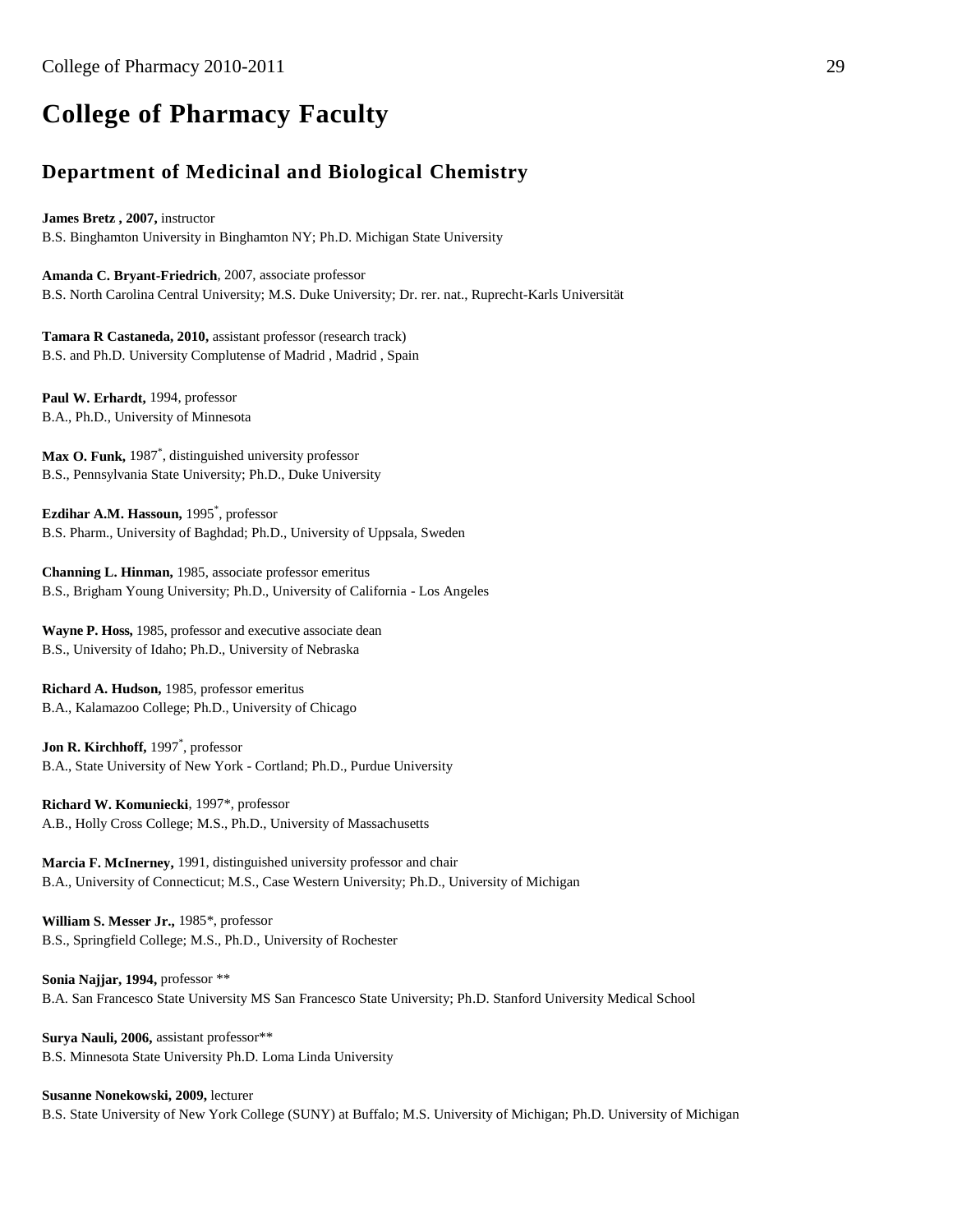**Steven M. Peseckis,** 1994, associate professor B.S., Dartmouth College; Ph.D., Massachusetts Institute of Technology

**A. Alan Pinkerton**, 1987\*, professor R.I.C., Brighton College of Technology; Ph.D., University of Alberta

**Zahoor Ahmad Shah**, 2009, assistant professor B.S., University of Kashmir; M.S. Hamdard University; Ph.D. Hamdard University

**James T. Slama,** 1991, professor A.B., Cornell University; Ph.D., University of California

**L.M.V. Tillekeratne,** 2006, associate professor D.Phil., Oxford University

**Hermann von Grafenstein,** 2002, associate professor M.S., M.D., Ludwig Maximilian University; Ph.D., Max Planck Institute of Biochemistry, Munich and the University of Konstanz

**Katherine A. Wall,** 1991, professor B.S., Montana State University; Ph.D., University of California

\* Joint appointment \*\* Adjunct appointment

# **Department of Pharmacology**

**Salahuddin Ahmed,** 2009, assistant professor B.S., Rajasthan University, India; M.S., Hamadard University, India; Ph.D., Hamdard University, India

**Kenneth A. Bachmann,** 1973, distinguished university professor emeritus B.S. Pharm., Ph.D., The Ohio State University; R.Ph.

**Johnnie L. Early II,** 2000, professor and dean B.S. Pharm., Mercer University; M.S., Ph.D., Purdue University; R.Ph.

**Alan Goodridge,** 2003\*, professor B.S. Tufts University; M.S., Ph.D., University of Michigan

**Miles Hacker,** 2002, professor B.S., Murray State University; Ph.D., University of Tennessee

**Ezdihar A.M. Hassoun,** 1995, professor B.S. Pharm., University of Baghdad; Ph.D., University of Uppsala, Sweden

**Christine N. Hinko,** 1979, professor and associate dean for student affairs B.A., Clarion State College; Ph.D., The Ohio State University

**Ming-Cheh Liu**, 2007, associate professor B.S., National Taiwan University; M.S., Ph.D., The University of Georgia.

**William S. Messer Jr.,** 1985, professor and chair B.S., Springfield College; M.S., Ph.D., University of Rochester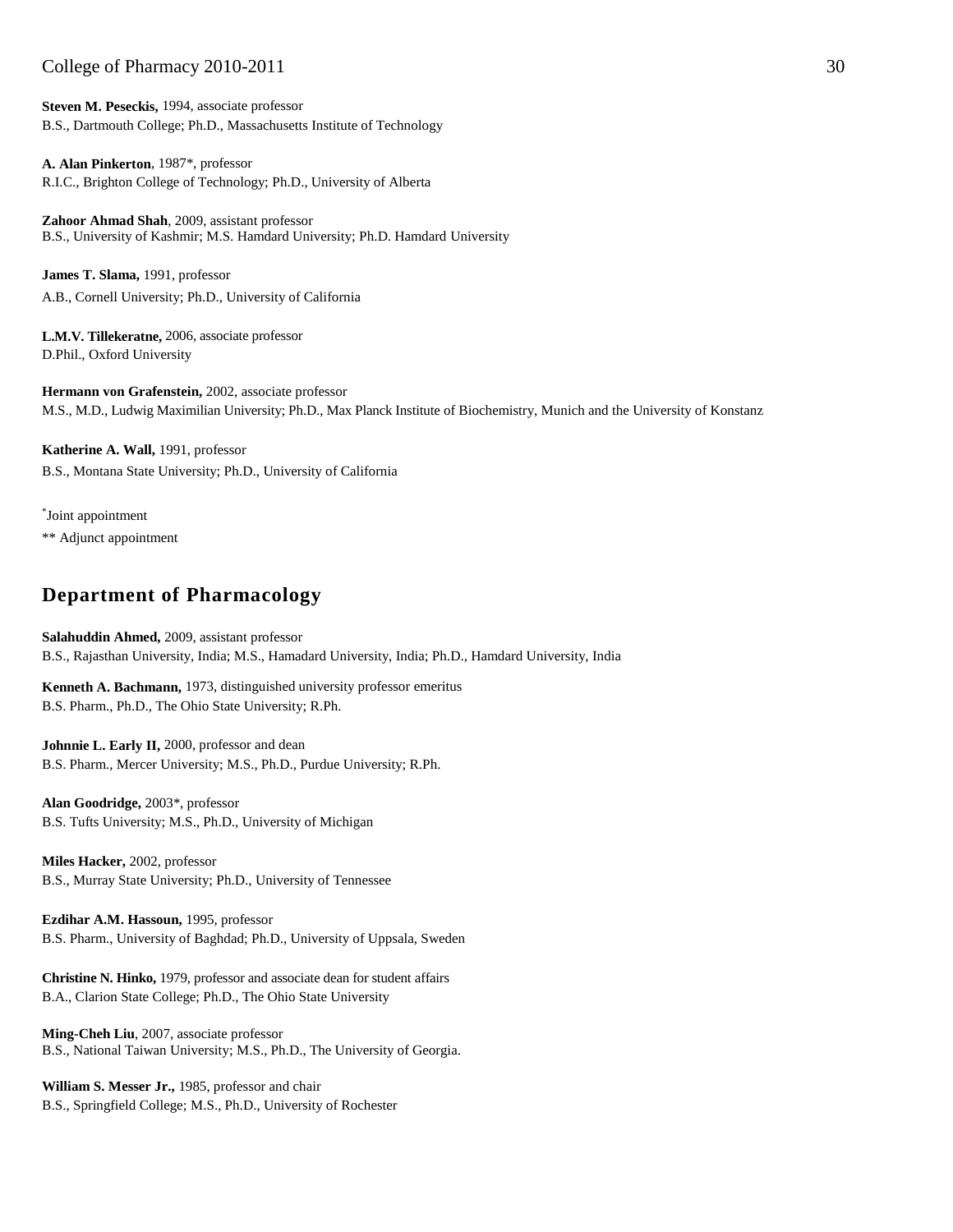**Surya Nauli**, 2006, assistant professor B.S., Minnesota State University; Ph.D. Loma Linda University

**Youssef Sari**, 2010, assistant professor B.S. Denis Diderot University; M.S. Orsay University; Ph.D. Pierre and Marie Curie University

**Robert J. Schlembach,** 1954, professor emeritus B.S. Pharm., The University of Toledo; M.S., Ph.D., Purdue University; R.Ph.

**Hermann von Grafenstein,** 2002\* , associate professor M.S., M.D., Ludwig Maximilian University; Ph.D., Max Planck Institute of Biochemistry, Munich and the University of Konstanz

**Donald B. White,** 1995\* , professor B.S., University of California - Los Angeles; M.S., Ph.D., University of California - Irvine

**Frederick E. Williams,** 2002, associate professor B.S., University of Michigan; M.H.S., Grand Valley State University; Ph.D., Medical College of Ohio

\* Joint appointment

# **Department of Pharmacy Practice**

**Folasade Akala**, 2005, clinical assistant professor; clinical lecturer Pharm.D., Howard University; R.Ph.

**Kenneth S. Alexander,** 1972, professor B.Sc. Pharm., M.Sc., Philadelphia College of Pharmacy and Science; Ph.D., University of Rhode Island; Ed Sp., The University of Toledo; R.Ph.

**Robert A. Bechtol,** 2008, clinical assistant professor, clinical lecturer B.S.P.S., M.S., The University of Toledo

**Norman F. Billups,** 1977, professor and dean emeritus B.S. Pharm., M.S., Ph.D., Oregon State University; R.Ph.

**Curtis D. Black,** 1990, Merck professor of clinical pharmacy B.S. Pharm., The University of Toledo; M.S., Ph.D., Purdue University; R.Ph.

**Mary C. Borovicka,** 2002, associate professor and director of pharmacy partnership programs B.S. Pharm., Pharm.D., The University of Toledo; R.Ph., BCPS, BCPP

**Diane M. Cappelletty,** 2001, associate professor B.S. Pharm., Pharm.D., The Ohio State University; R.Ph.

**Mariann D. Churchwell**, 2005, assistant professor B.S. Pharm., Pharm.D., Wayne State University; R.Ph., BCPS

**Angeline Gilis,** 1996, lecturer B.S. Pharm., The University of Toledo; R.Ph.

**Charles I. Hicks,** 1971, professor emeritus B.S. Pharm., M.S., University of Iowa; R.Ph.

**Monica G. Holiday-Goodman,** 1988, professor B.S. Pharm., Ph.D., Northeast Louisiana University; R.Ph.